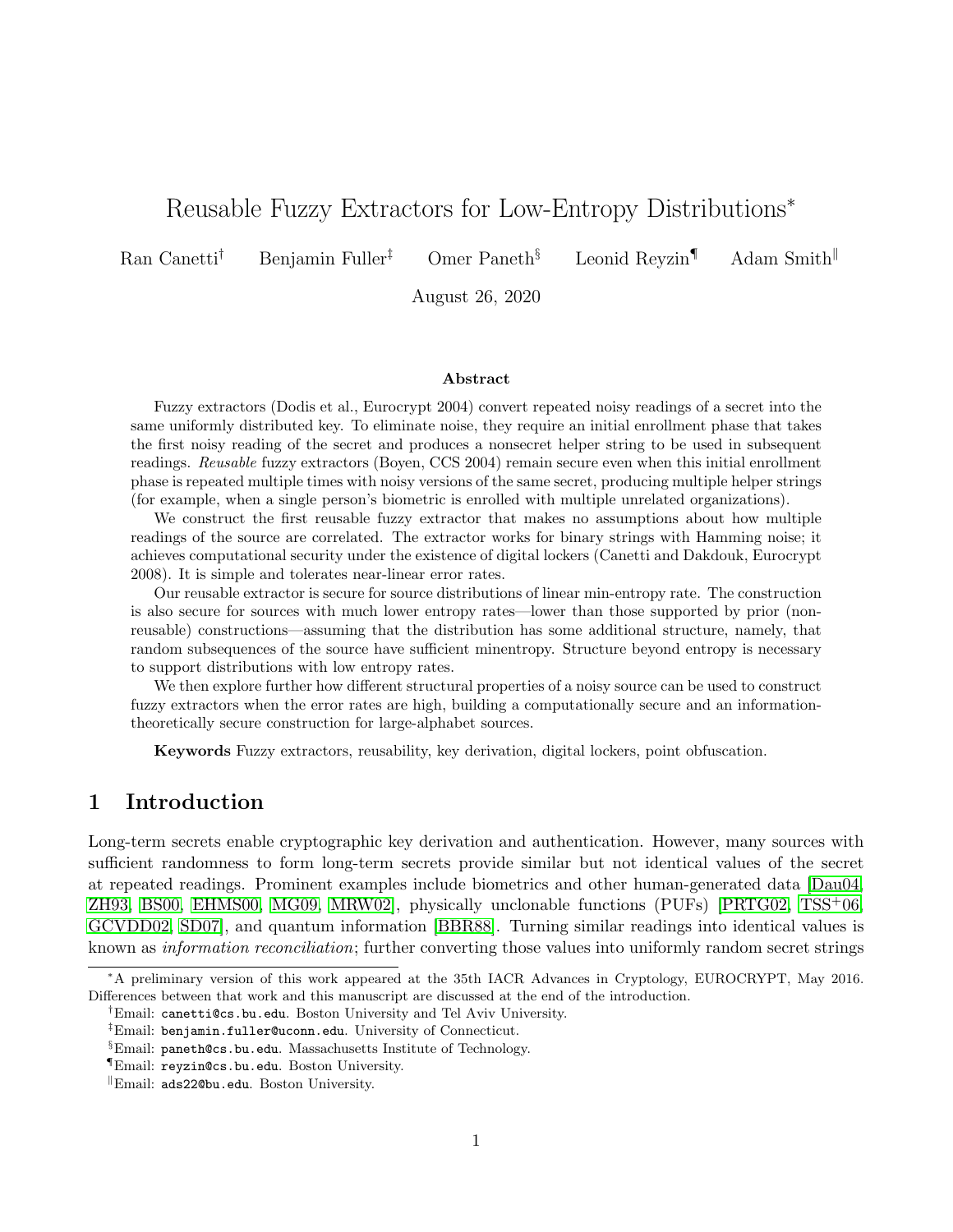is known as privacy amplification [\[BBR88\]](#page-24-0). Both of these problems have interactive and non-interactive versions. In this paper, we consider the non-interactive case, which is useful for a single user trying to produce the same key from multiple noisy readings of a secret at different times. A fuzzy extractor [\[DORS08\]](#page-26-2) accomplishes both information reconciliation and privacy amplification non-interactively.

Fuzzy extractors consist of a pair of algorithms: Gen (used once, at "enrollment") takes a source value w, and produces a key r and a public helper value p. The second algorithm Rep (used subsequently) takes this helper value  $p$  and a close  $w'$  to reproduce the original key  $r$ . The standard correctness guarantee is that r will be correctly reproduced by Rep as long as  $w'$  is no farther than t from w according to some notion of distance (specifically, we work with Hamming distance; our primary focus is on binary strings, although we also consider larger alphabets). The security guarantee is that  $r$  produced by Gen is indistinguishable from uniform, even given p. In this work, we consider computational indistinguishability [\[FMR13\]](#page-26-3) rather than the traditional information-theoretic notion.

Reusability A fuzzy extractor is reusable (Boyen [\[Boy04\]](#page-25-2)) if it remains secure even when a user enrolls the same or correlated values multiple times. For example, if the source is a biometric reading, the user may enroll the same biometric with different noncooperating organizations. Reusability is particularly important for biometrics which cannot be changed or created. It is also useful in other contexts, for example, to permit a user to reuse the same visual password across many services or to make a single physical token (embodying a PUF) usable for many applications.

Each enrollment process will get a slightly different enrollment reading  $w_i$ , and will run  $Gen(w_i)$  to get a key  $r^i$  and a helper value  $p^i$ . Security for each  $r^i$  should hold even when an adversary is given all the values  $p^1, \ldots, p^\rho$  and even the keys  $r^j$  for  $j \neq i$  (because one organization cannot be sure how other organizations will use the derived keys).

Dodis et al. [\[DKL09,](#page-25-3) Section 6] noted that reusable extractors for the nonfuzzy case (i.e., without p and Rep) can be constructed using leakage-resilient cryptography. However, adding error-tolerance makes the problem harder. Most constructions of fuzzy extractors are not reusable [\[Boy04,](#page-25-2) [STP09,](#page-28-4) [BA12,](#page-24-1) [BA13\]](#page-24-2). In fact, the only prior construction of reusable fuzzy extractors [\[Boy04\]](#page-25-2) required very particular relationships between  $w_i$  values, which are unlikely to hold for a practical source. We review definitional considerations for reusable fuzzy extractors in Section [3.](#page-9-0)[1](#page-1-0)

#### 1.1 Our Contribution

**Sample-then-Lock** We construct the first reusable fuzzy extractor, called *sample-then-lock*, whose security holds even if the multiple readings  $w_i$  used in Gen are arbitrarily correlated, as long as the fuzzy extractor is secure for each  $w_i$  *individually*. Our construction is based on *digital lockers*.<sup>[2](#page-1-1)</sup> Our construction handles a wide class of sources. It is secure if for some known parameter  $k$ , the substring formed by the bits at k randomly chosen positions in w is unguessable (i.e., has minentropy that is superlogarithmic is the security parameter). We call sources with this feature "sources with high-entropy samples." This requirement is in contrast to most constructions of fuzzy extractors that require  $w$  to have sufficient minentropy.

<span id="page-1-0"></span> $1R$ obust fuzzy extractors [\[Mau97,](#page-27-2) [MW97,](#page-27-3) [BDK](#page-24-3)+05, [CDF](#page-25-4)+08, [DKK](#page-25-5)+12] additionally protect against active attackers who modify p. Our constructions can be made robust by the random-oracle-based transform of  $|BDK^+05,$  Theorem 1]. We discuss robustness further in Section [3.](#page-9-0)

<span id="page-1-1"></span><sup>2</sup>The term "digital lockers" was introduced by Canetti and Dakdouk [\[CD08\]](#page-25-6); the fact that such digital lockers can be built easily out cryptographic hash functions was shown by [\[LPS04,](#page-27-4) Section 4].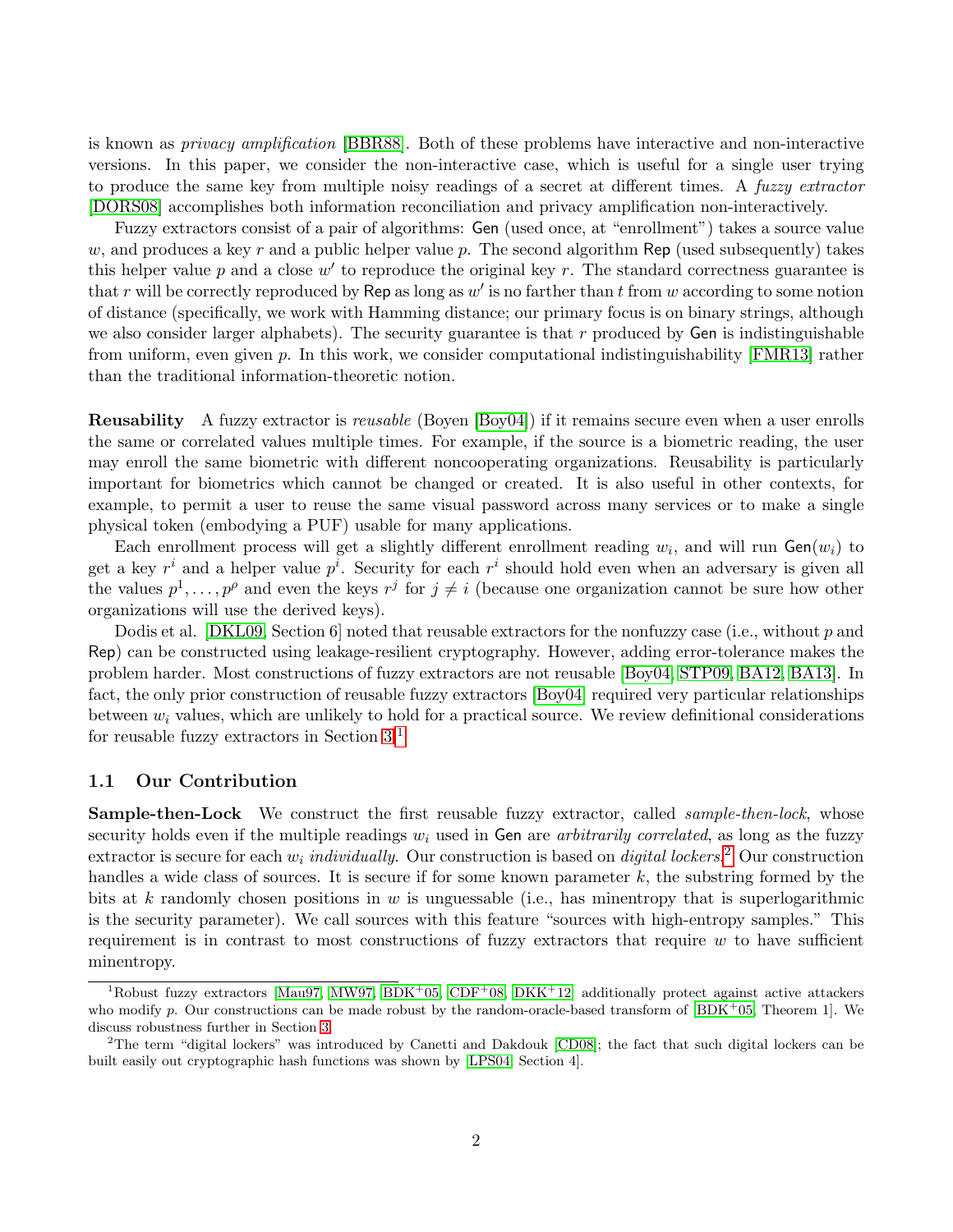All sources of sufficient minentropy have high-entropy samples (because sampling preserves the entropy rate [\[Vad03\]](#page-28-5)). However, as we now explain, the family of sources with high-entropy samples also includes some low-entropy sources. (Note that, of course, the entropy of a substring never exceeds the entropy of the entire string; the terms "high" and "low" are relative to the length.)

Such sources arise naturally whenever  $w$  exhibits a lot of redundancy. For example, when the binary string  $w$  is obtained via signal processing from some underlying reading (such as an image of an iris or an audio recording of a voice), the signal itself is likely to have a lot of redundancy (for example, nearby pixels of an image are highly correlated). By requiring only high-entropy samples rather than a high entropy rate,<sup>[3](#page-2-0)</sup> we free the signal processing designer from the need to remove redundancy when converting the underlying reading to a string  $w$  used in the fuzzy extractor. As an example, the IrisCode transform is estimated to have 249 bits of entropy in a 2048 bit string [\[Dau04\]](#page-25-0).

Our construction can tolerate  $\frac{n \log n}{k}$  errors (out of the *n* bits of *w*) if we allow the running time of the construction (the number of hash function evaluations) to be linear in  $n<sup>4</sup>$  $n<sup>4</sup>$  $n<sup>4</sup>$  More generally, we can tolerate  $c^{\frac{n \log n}{k}}$  $\frac{\log n}{k}$  errors if we allow running time linear in  $n^{c+\Theta(1)}$  (see Section [4](#page-10-0) for a discussion of parameter tradeoffs). Since in principle  $k$  needs to be only slightly superlogarithmic to ensure the high-entropy condition on the samples, our allowable error rate is only slightly sublinear.<sup>[5](#page-2-2)</sup>

The Advantage of Exploiting the Structure of the Distribution Following the tradition of randomness extractors [\[CG88,](#page-25-7) [NZ93\]](#page-28-6), work on fuzzy extractors has focused on providing constructions that work for any source of a given minentropy  $m$ . For randomness extractors, this condition is necessary and sufficient for security. While entropy is necessary to build a fuzzy extractor, minentropy does not appear to be the right characterization of sufficiency for fuzzy extraction.

<span id="page-2-5"></span>**Proposition 1.** If the security guarantee of a fuzzy extractor holds for any source of minentropy m and the correctness guarantees holds for any t errors and  $m < \log |B_t|$  (where  $|B_t|$  denotes the number of points in a ball of radius t), the fuzzy extractor must provide no security.

In particular, for the binary Hamming case, to provide nonzero key length m must exceed  $nh_2(\frac{t}{n})$  $\frac{t}{n}$ ) — 1  $\frac{1}{2} \log n - \frac{1}{2} \approx nh_2(\frac{t}{n})$  $(\frac{t}{n}) > t \log \frac{n}{t}.$ 

This proposition holds regardless of whether the fuzzy extractor is information-theoretic or computational. The argument is that if m too small, then a single ball of radius t may contain the entire distribution of  $2<sup>m</sup>$  points inside it. For this distribution, an adversary can run Rep on the center of this ball and always learn the key r.

In particular, for the binary field, the ball of radius t contains at least  $2^{nh_2(\frac{t}{n})-\frac{1}{2}\log n-\frac{1}{2}}$  points,<sup>[6](#page-2-3)</sup> Thus, a fuzzy extractor that supports t errors out of a string of n bits and works for all sources of minentropy m must have the entropy rate  $\frac{m}{n}$  at least as big as the binary entropy<sup>[7](#page-2-4)</sup> of the error rate,  $h_2(\frac{t}{n})$  $\frac{t}{n}$ ) (to be exact,  $m \ge nh_2(\frac{t}{n})$  $(\frac{t}{n})-\frac{1}{2}$  $\frac{1}{2}\log n-\frac{1}{2}$  $(\frac{1}{2})$ .

In the above, the important quantifier is providing security for *any* distribution, because there is one distribution W of minentropy where all points are within distance  $t$ . Note that the above proposition

<span id="page-2-0"></span><sup>&</sup>lt;sup>3</sup>The entropy rate of a string is the entropy divided by the length of the string.

<span id="page-2-1"></span><sup>&</sup>lt;sup>4</sup>We use log to denote  $log_2$ . We use ln to denote the natural logarithm.

<span id="page-2-3"></span><span id="page-2-2"></span><sup>5</sup>The error rate of a string is the number of errors divided by the length of the string.

<sup>6</sup>See [\[Ash65,](#page-24-4) Lemma 4.7.2, Equation 4.7.5, p. 115] for one characterization on the size of Hamming balls in the binary field.

<span id="page-2-4"></span><sup>&</sup>lt;sup>7</sup>Binary entropy  $h_2(\alpha)$  for  $0 < \alpha < 1$  is defined as  $-\alpha \log \alpha - (1-\alpha) \log(1-\alpha)$ ; it is greater than  $\alpha \log \frac{1}{\alpha}$  and, in particular, greater than  $\alpha$  for interesting range  $\alpha < \frac{1}{2}$ .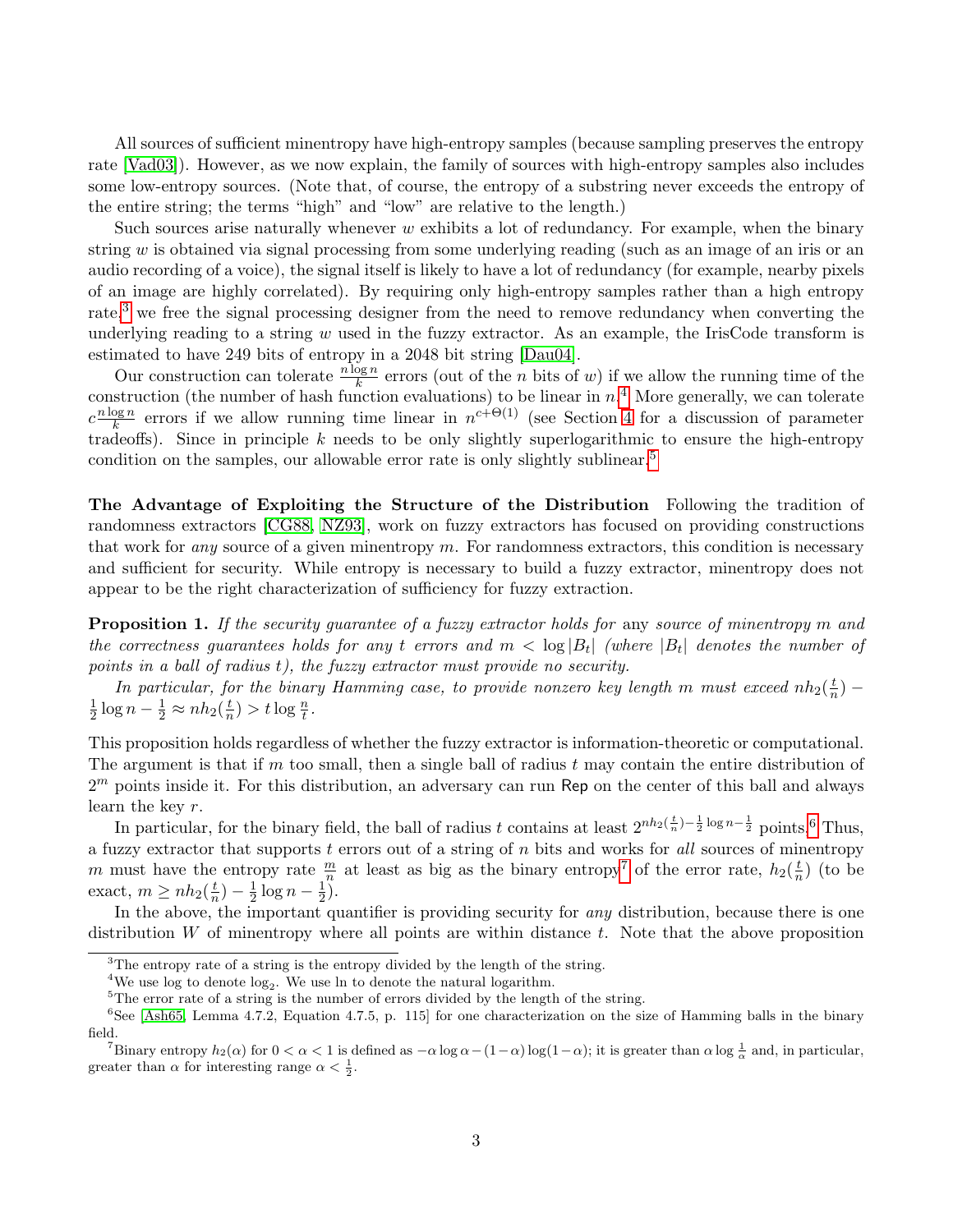does not rule out securing many distributions of smaller minentropy, rather it should be seen as requiring that some additional property must enable security.

Our construction exploits more about the structure of the distribution than just its entropy. As a result, it supports not only all sources of a given (sufficiently high) minentropy, but also many sources with an entropy rate much lower than the error rate. By taking advantage of the specific properties of the distribution, we can handle all distributions of sufficiently high minentropy, but also some distributions whose minentropy that is much less than t (and thus also less than  $nh_2(\frac{t}{n})$  $\frac{t}{n}$ ). Beating the bound of Proposition [1](#page-2-5) is important. For example, the IrisCode  $[Dau04]$  produces a source where m is less than  $nh_2(\frac{t}{n})$  $\frac{t}{n}$ ) [\[BH09,](#page-24-5) Section 5]. PUFs with slightly nonuniform outputs suffer from similar problems [\[KLRW14\]](#page-27-5).

In applications of fuzzy extractors to physical sources, any constraint on the source—whether minentropy or more structured—is necessarily an assumption about the physical world. It is no more possible to verify that a source has high minentropy than it is to verify that it has high-entropy samples<sup>[8](#page-3-0)</sup>. Both statements about the source can be derived only by modeling the source—for example, by modeling the physical processes that generate irises or PUFs.

Some prior work on key agreement from noisy data makes assumptions on the structure of the source (often assuming that it consists of independent identically distributed symbols, e.g. [\[Mau93,](#page-27-6) [MW96,](#page-27-7) [MTV09,](#page-27-8) [YD10,](#page-28-7) [HMSS12\]](#page-26-4)). In particular, prior to this work constructions that beat Proposition [1](#page-2-5) were known if and only if one allows the construction to run in unbounded time  $[HR05, FRS16, WCD+17,$  $[HR05, FRS16, WCD+17,$  $[HR05, FRS16, WCD+17,$  $[HR05, FRS16, WCD+17,$ [FRS20\]](#page-26-7).

Fuller et al. [\[FRS16,](#page-26-6) [FRS20\]](#page-26-7) introduced *fuzzy minentropy* to measure the suitability of a noisy distribution for key derivation. A distribution has fuzzy minentropy  $k$  for parameter  $t$  if the total weight of probability mass within any ball of radius t is at most  $2^{-k}$ . Fuzzy minentropy is a necessary condition for key derivation. Fuzzy minentropy is a more general condition than high entropy samples. If a distribution has entropy samples it also has fuzzy minentropy. However, there are sources of fuzzy minentropy that don't demonstrate high entropy samples. Consider the following distribution: sample  $\alpha$ uniform bits  $v_1, ..., v_\alpha$  and then concatenate  $\beta$  copies of each value  $v_i$ . That is, the set of possible outcomes are  $w = v_1||v_1||...||v_1||v_2||...||v_2||...||v_\alpha||...||v_\alpha$ . This distribution has high fuzzy minentropy because the minimum distance between two possible values of w is  $\beta$ . However, the entropy of random subsets is low because for many i the value  $v_i$  will be sampled multiple times.

Constructions Exploiting the Structure of the Distribution for Larger Alphabets In addition to the binary alphabet construction that supports reuse and low entropy rates we explore how low entropy rates can be supported when symbols of the string w comes from a large, rather than a binary, alphabet. We obtain two additional constructions, both of which allow for distributions whose total minentropy is lower than the volume of the ball of radius  $t$  (in the large-alphabet Hamming space). Both can tolerate a linear error rate (of course, over the larger alphabet, where errors may be more likely, because each symbol carries more information).

Our second construction for large alphabets works for sources with sparse high-entropy marginals: sources for which sufficiently many symbols have high entropy individually, but no independence among symbols is assumed (thus, the total entropy may be as low as the entropy of a single symbol).

Our third construction for large alphabets provides information-theoretic, rather than computational, security. It works for *sparse block sources*. These are sources in which a sufficient fraction of the symbols

<span id="page-3-0"></span><sup>8</sup>However, standard heuristics for estimating entropy can also be used to indicate whether a source has high-entropy samples. For a corpus of noisy signals, repeat the following a statistically significant number of times: 1) sample  $k$  indices 2) run the heuristic entropy test on the corpus which each sample restricted to the k indices, 3) for estimates  $est_1, ..., est_m$ compute the *average min entropy*, as defined in Section [2,](#page-5-0) of these estimates by  $-\log \sum_i 2^{-est_i}$ .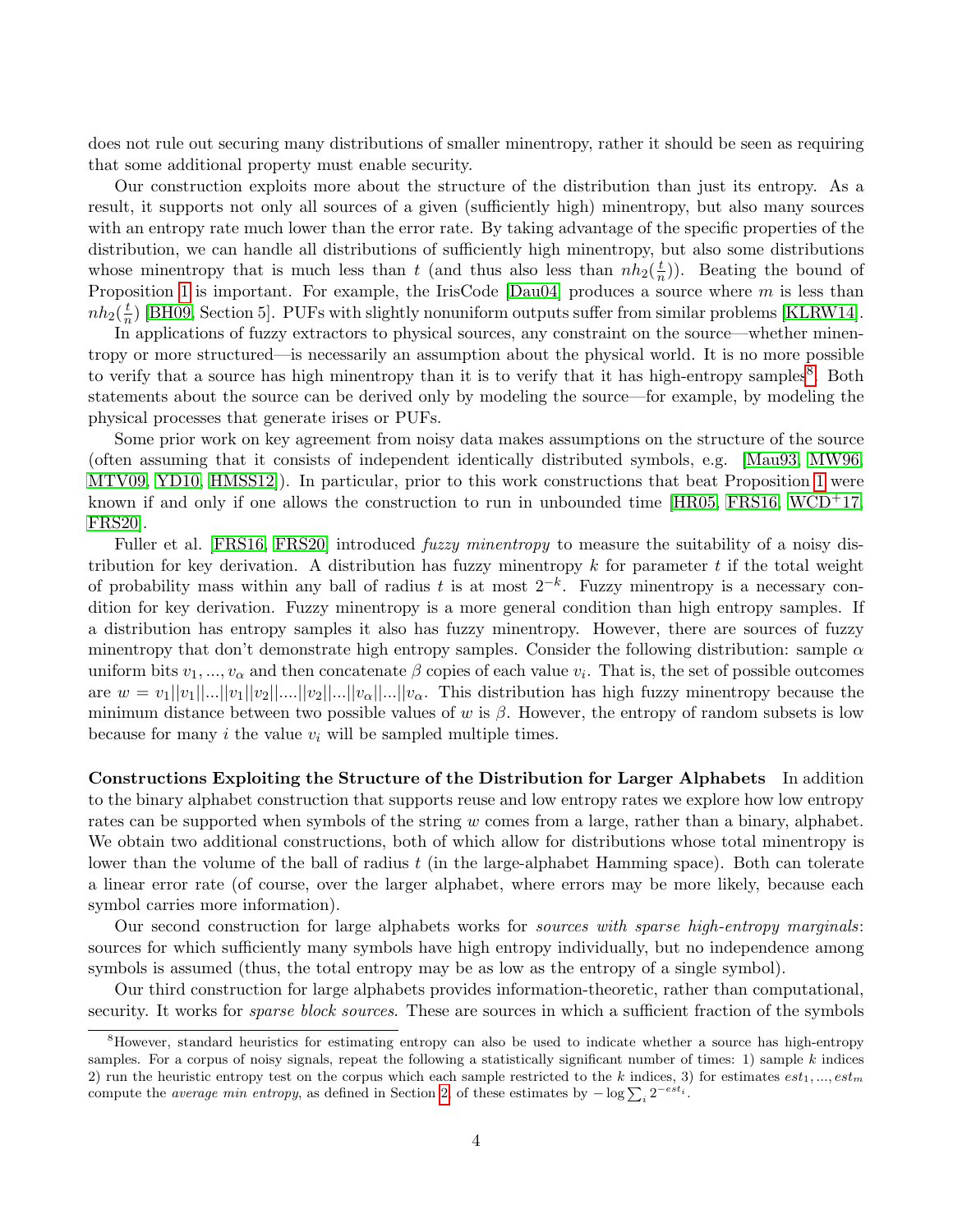have entropy conditioned on previous symbols. Both constructions provide evidence that assumptions on the source other than total minentropy may allow polynomial time constructions for more distributions.

Our Approach Our constructions differ from most known constructions of fuzzy extractors, which put sufficient information in  $p$  to recover the original  $w$  from a nearby  $w'$  during Rep (this procedure is called a secure sketch). We deliberately do not recover w; known techniques for building secure sketches do not work for sources whose entropy rate is lower than its error rate. Known secure sketches lose at least  $\log |B_t|$  bits of entropy regardless of the source. This loss is necessary when the source is uniform [\[DORS08,](#page-26-2) Lemma C.1], when reusability against a sufficiently rich class of correlations is desired [\[Boy04,](#page-25-2) Theorem 11], or when the distribution is unknown to the construction [\[FRS16,](#page-26-6) Theorem 4] [\[FP19,](#page-26-8) Theorem V.1]. Computational definitions of secure sketches suffer from similar problems [\[FMR13,](#page-26-3) Corollary 1]. Instead, our first two constructions lock up a freshly generated random  $r$  using parts of  $w$  in an error-tolerant way; in the information-theoretic construction, we reduce the alphabet in order to reduce the ball volume while maintaining entropy.

The idea of locking up a random  $r$  has appeared in a prior theoretical construction of a computational fuzzy extractor for any source. Namely, Bitansky et al.. [\[BCKP14,](#page-24-6) [BCKP17\]](#page-24-7) show how to obfuscate a proximity point program that tests if an input  $w'$  is within distance t of the value w hidden inside the obfuscated program and, if so, outputs the secret r (such a program would be output by Gen as  $p$ and run by Rep). However, such a construction is based on very strong assumptions (semantically secure graded encodings [\[PST13\]](#page-28-9)) and, in contrast to our construction, is highly impractical in terms of efficiency. Moreover, it is not known to provide reusability, because known obfuscation of proximity point programs is not known to be composable.

Subsequent Reusable Fuzzy Extractors Multiple reusable fuzzy extractors were described subsequent to the conference publication of this work. There are constructions based on various computational assumptions from Diffie-Hellman variants, learning with errors, and digital lockers.

Before describing these techniques we briefly describe analysis of the first reusable fuzzy extrac-tor [\[Boy04\]](#page-25-2). Boyen's definition of reusability assumed that multiple readings  $w^1, w^j$  are related by a linear shift  $\delta^j = w^1 \oplus w^j$  specified by the adversary. To prevent correct errors Boyen employed a linear secure sketch. A linear secure sketch allows computation of the sketch of  $w^j$  knowing only  $\delta^j$  and  $w^1$ . This fact is used to argue that new sketches provide no new information to the adversary (who learns the sketch of  $w^1$  and specifies  $\delta^j$ ). Multiple keys are then extracted using calls to a random oracle.

Boyen used a random oracle to extract keys from each enrollment  $w_i$ . Wen et al. [\[WLH18\]](#page-28-10) place a hash function of  $w_i$  in the exponent of a Diffie-Hellman group. By using a linear hash function, correction is still possible. This construction crucially uses the fact that linear functions are computable in the exponent. Using a Diffie-Hellman group allows the construction to "refresh" the key and keep keys from leaking information about the underlying  $w^i$ .

Apon et al. [\[ACEK17\]](#page-24-8), Herder et. al  $[HRvD+17]$  $[HRvD+17]$  and Wen and Liu [\[WL18\]](#page-28-11) use random linear codes to provide reusability. We focus on the construction of Wen and Liu since it provides the best error tolerance. The construction of Wen and Liu again uses a linear secure sketch, the resulting key,  $r^i$ , is embedded in an learning with errors (LWE) instance. Like the Diffie-Hellman construction, error correction can be performed obliviously due to the use of random linear codes.

The described approaches use a linear secure sketch. Current negative results for secure sketches are stronger than current negative results for fuzzy extractors. The described approaches assumes that readings are correlated by a linear shift. This is a weaker form of reusability than described in this work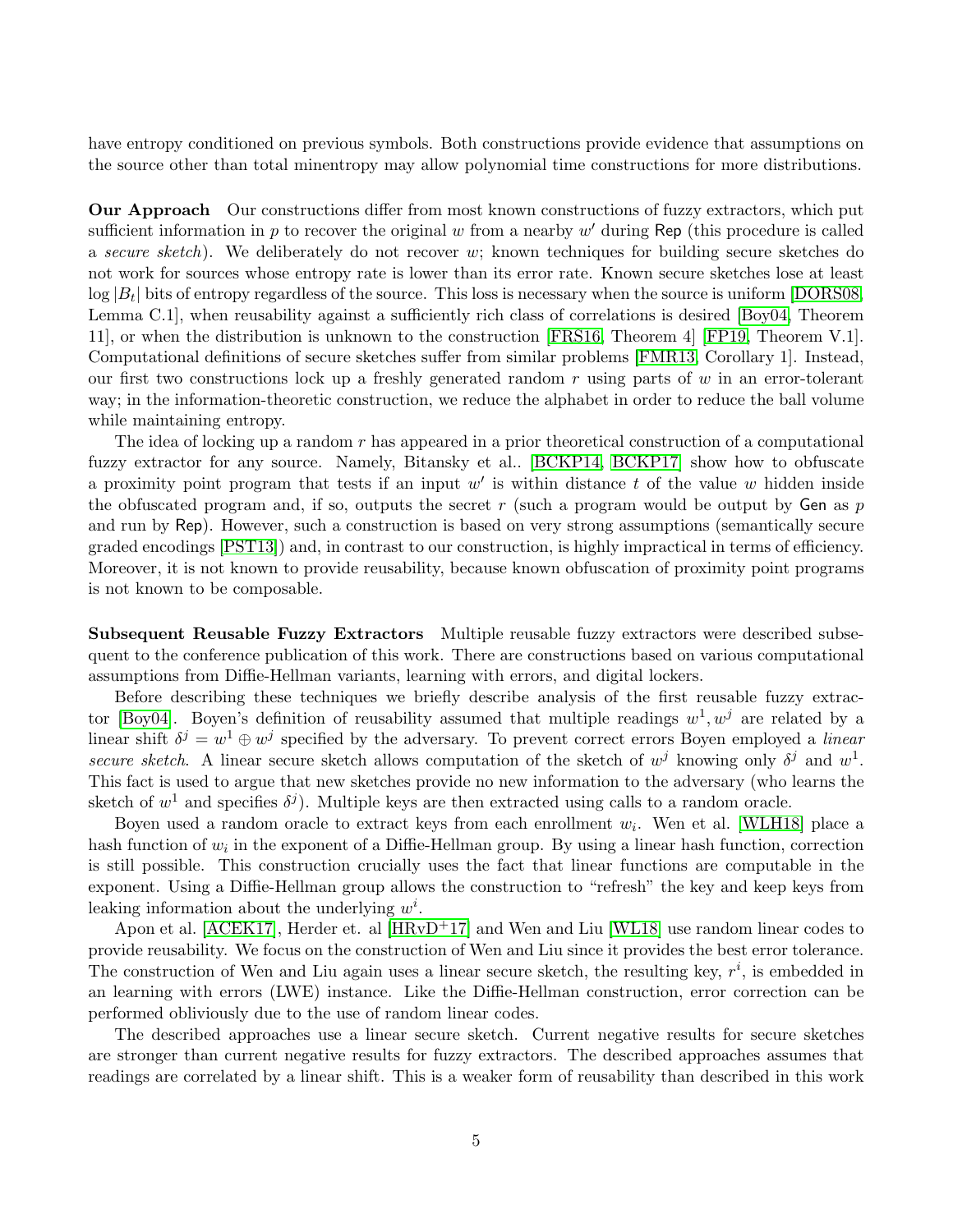(different definitions are discussed in Section [3\)](#page-9-0).

Like our work, Alamelou et al.  $[ABC^+18]$  $[ABC^+18]$  use digital lockers for reusability. They first note that the second construction presented in this work is reusable for a restricted set of sources. Their other construction builds a primitive called a reusable pseudoentropic isometry which preserves distance and refreshes entropy. Like our construction, their security is based on digital lockers. This pseudoentropic isometry is then used to construct a reusable fuzzy extractor for the set difference metric.

Differences between this work and conference publication  $\text{[CFP+16]}$  $\text{[CFP+16]}$  $\text{[CFP+16]}$  In addition to editorial and organizational changes, the primary differences between this work and the conference version are as follows:

- 1. There is a comprehensive discussion of definitional choices in reusability (Section [3\)](#page-9-0). This section has been expanded due to recent works all proposing new definitions.
- 2. This version discusses subsequent approaches to reusable fuzzy extractors including the observation that the second construction in this work is reusable under certain circumstances.
- 3. This version corrects an error in the analysis of the correctness of the main construction. This error was pointed out by Simhadri et al. [\[SSF19\]](#page-28-12). This error in the analysis resulted in an overestimate on the correction capability of the construction. This error changes running time to  $n^{c+\Theta(1)}$  instead of  $n^c$  (which was reported previously).

### <span id="page-5-0"></span>2 Definitions

Throughout this work we use capital letters to refer to random variables and finite sets. We use the corresponding lower case letters to refer to a particular outcome of a random variable. For example, in Pr[X = x], X is a random variable and x is a particular outcome. For a random variables  $X_i$  over some alphabet Z we denote by  $X = X_1, ..., X_n$  the tuple  $(X_1, ..., X_n)$ . For a set of indices J,  $X_J$  is the restriction of X to the indices in J. The set  $J<sup>c</sup>$  is the complement of J. Logarithms are base 2 unless specified. The minentropy of X is  $H_{\infty}(X) = -\log(\max_x \Pr[X = x])$ , and the *average (conditional)* minentropy of X given  $Y$  [\[DORS08,](#page-26-2) Section 2.4] is

$$
\tilde{\mathrm{H}}_{\infty}(X|Y) = -\log(\mathop{\mathbb{E}}_{y \in Y} \max_{x} \Pr[X = x | Y = y]).
$$

For a random variable W, let  $H_0(W)$  be the logarithm of the size of the support of W, that is

$$
H_0(W) = \log |\{w| \Pr[W = w] > 0\}|.
$$

The *statistical distance* between random variables  $X$  and  $Y$  with the same domain is

$$
\Delta(X, Y) = \frac{1}{2} \sum_{x} |Pr[X = x] - Pr[Y = x]|.
$$

For a distinguisher D we write the *computational distance* (with respect to  $D$ ) between X and Y as  $\delta^{D}(X,Y) = |\mathbb{E}[D(X)] - \mathbb{E}[D(Y)]|$  (we extend it to a class of distinguishers D by taking the maximum over all distinguishers  $D \in \mathcal{D}$ . We denote by  $\mathcal{D}_s$  the class of randomized circuits which output a single bit and have size at most s.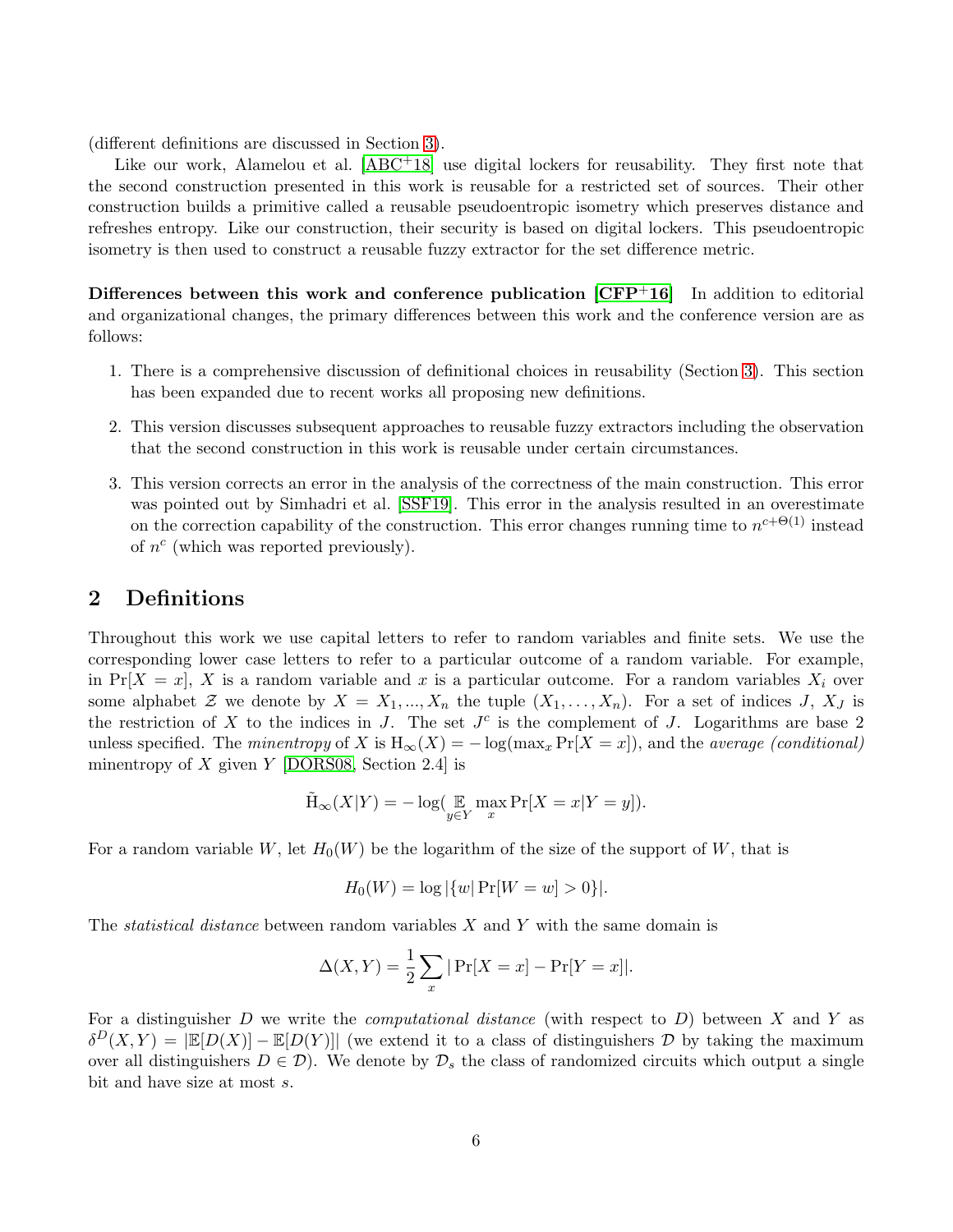For a metric space  $(M, \text{dis})$ , the *(closed) ball of radius t around x* is the set of all points within radius t, that is,  $B_t(x) = \{y | \text{dis}(x, y) \leq t\}$ . If the size of a ball in a metric space does not depend on x, we denote by  $|B_t|$  the size of a ball of radius t. We consider the Hamming metric over vectors in  $\mathcal{Z}^n$ , defined via dis $(x, y) = |\{i | x_i \neq y_i\}|$ . For this metric,  $|B_t| = \sum_{i=0}^{t} {n \choose i}$  $\binom{n}{i}(|\mathcal{Z}|-1)^i$ . U<sub>n</sub> denotes the uniformly distributed random variable on  $\{0,1\}^n$ . Unless otherwise noted logarithms are base 2. Usually, we use capitalized letters for random variables and corresponding lowercase letters for their samples.

#### 2.1 Fuzzy Extractors

In this section we define computational fuzzy extractors. Similar definitions for information-theoretic fuzzy extractors can be found in the work of Dodis et al. [\[DORS08,](#page-26-2) Sections 2.5–4.1].

<span id="page-6-0"></span>**Definition 1.** [\[FMR13,](#page-26-3) Definition 4] Let W be a family of probability distributions over M. A pair of randomized procedures "generate" (Gen) and "reproduce" (Rep) is an  $(M, W, \kappa, t)$ -computational fuzzy extractor that is  $(\epsilon_{sec}, s_{sec})$ -hard with error  $\delta$  if Gen and Rep satisfy the following properties:

- The generate procedure Gen on input  $w \in \mathcal{M}$  outputs an extracted string  $r \in \{0,1\}^{\kappa}$  and a helper string  $p \in \{0,1\}^*$ .
- The reproduction procedure Rep takes an element  $w' \in \mathcal{M}$  and a bit string  $p \in \{0,1\}^*$  as inputs. The correctness property guarantees that if  $dis(w, w') \leq t$  and  $(r, p) \leftarrow Gen(w)$ , then  $Pr[Rep(w', p) =$  $|r| \geq 1-\delta$ , where the probability is over the randomness of (Gen, Rep).
- The security property guarantees that for any distribution  $W \in \mathcal{W}$ , the string r is pseudorandom conditioned on p, that is  $\delta^{\mathcal{D}_{\text{ssec}}}((R, P), (U_{\kappa}, P)) \leq \epsilon_{\text{sec}}.$

In the above definition, the errors are chosen before  $P$ : if the error pattern between w and w' depends on the output of Gen, then there is no guarantee about the probability of correctness. In Constructions [1](#page-11-0) and [2](#page-15-0) it is crucial that  $w'$  is chosen independently of the outcome of Gen.

Information-theoretic fuzzy extractors are obtained by replacing computational distance by statistical distance. We do make a second definitional modification. The standard definition of information-theoretic fuzzy extractors considers W consisting of all distributions of a given entropy. As described in the introduction, we construct fuzzy extractors for parameter regimes where it is impossible to provide security for all distributions with a particular minentropy. As such, we explicitly describe the family  $W$  supported by each construction.

### <span id="page-6-1"></span>2.2 Cryptographic Tools

Our first construction uses digital lockers, which are computationally secure symmetric encryption schemes that retain security even when used multiple times with correlated and weak keys [\[CKVW10\]](#page-25-9). In a digital locker, obtaining any information about the plaintext from the ciphertext is as hard as guessing the key. They have the additional feature that the wrong key can be recognized as such (with high probability). We use notation  $c = \text{lock}(\text{key}, \text{val})$  for the algorithm that performs the locking of the value value value key key, and unlock(key, c) for the algorithm that performs the unlocking (which will output val if key is correct and  $\perp$  with high probability otherwise).

The following simple and efficient construction of digital lockers was shown to provide the desired security in the random oracle model of [\[BR93\]](#page-25-10) by Lynn, Prabhakaran, and Sahai [\[LPS04,](#page-27-4) Section 4]. Let H be a cryptographic hash function, modeled as a random oracle. The locking algorithm  $lock(key,val)$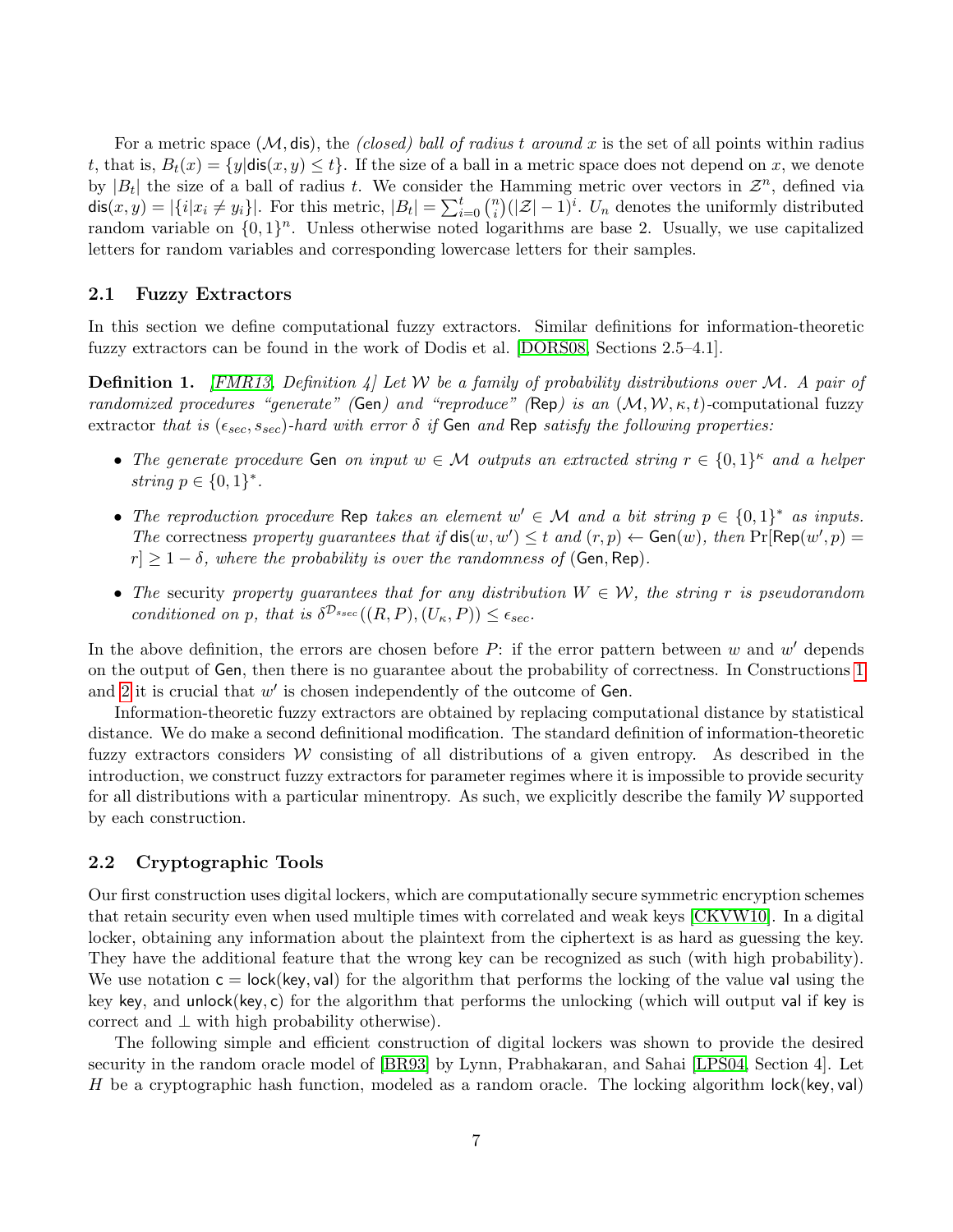outputs the pair nonce,  $H(\text{none}, \text{key}) \oplus (\text{val}||0^{\text{s}})$ , where nonce is a nonce,  $||$  denotes concatenation, and s is a security parameter. As long as the entropy of key is superlogarithmic, the adversary has negligible probability of finding the correct key; and if the adversary doesn't find the correct key, then the adversarial knowledge about key and val is not significantly affected by this locker. Concatenation with 0<sup>s</sup> is used to make sure that unlock can tell (with certainty  $1 - 2^{-s}$ ) when the correct value is unlocked.

It is seems plausible that in the standard model (without random oracles), specific cryptographic hash functions, if used in this construction, will provide the necessary security [\[CD08,](#page-25-6) Section 3.2], [\[Dak09,](#page-25-11) Section 8.2.3]. Moreover, Bitansky and Canetti [\[BC10\]](#page-24-10), building on the work of [\[CD08,](#page-25-6) [CKVW10\]](#page-25-9), show how to obtain composable digital lockers based on a strong version of the Decisional Diffie-Hellman assumption without random oracles.

The security of digital lockers is defined via virtual-grey-box simulatability [\[BC10\]](#page-24-10), where the simulator is allowed unbounded running time but only a bounded number of queries to the ideal locker. Intuitively, the definition gives the primitive we need: if the keys to the ideal locker are hard to guess, the simulator will not be able to unlock the ideal locker, and so the real adversary will not be able to, either. Formally, let idealUnlock(key, val) be the oracle that returns val when given key, and  $\perp$  otherwise.

<span id="page-7-0"></span>**Definition 2.** The pair of algorithm (lock, unlock) with security parameter  $\lambda$  is an  $\ell$ -composable secure digital locker with error  $\gamma$  if the following hold:

- Correctness For all key and val, Pr[unlock(key, lock(key, val)) = val $\geq 1 \gamma$ . Furthermore, for any key'  $\neq$  key, Pr[unlock(key', lock(key, val)) = $\perp$ ]  $\geq 1 - \gamma$ .
- Security For every PPT adversary A and every positive polynomial p, there exists a (possibly inefficient) simulator S and a polynomial  $q(\lambda)$  such that for any sufficiently large s, any polynomiallylong sequence of values  $(\text{val}_i, \text{key}_i)$  for  $i = 1, ..., \ell$ , and any auxiliary input  $z \in \{0, 1\}^*$ ,

$$
\Big|\mathrm{Pr}\left[A\left(z,\left\{\mathsf{lock}\left(\mathsf{key}_i,\mathsf{val}_i\right)\right\}_{i=1}^\ell\right)=1\right]-\mathrm{Pr}\left[S^{\{\mathsf{idealUnlock}(\mathsf{key}_i,\mathsf{val}_i)\}_{i=1}^\ell}\left(z,\left\{\mathsf{key}_i\right\},\mathsf{val}_i\right]\right)_{i=1}^\ell\right)=1\Big]\Big|\leq\frac{1}{p(\mathsf{s})}
$$

where S is allowed  $q(\lambda)$  oracle queries to the oracles {idealUnlock(key<sub>i</sub>, val<sub>i</sub>)} ${}_{i=1}^{\ell}$ .

**Point Functions** In one of the constructions for large alphabets, we use a weaker primitive: an obfuscated point function. This primitive can be viewed as a digital locker without the plaintext: it simply outputs 1 if the key is correct and 0 otherwise. Such a function can be easily constructed from the digital locker above with the empty ciphertext, or from a strong version of the Decisional Diffie-Hellman assumption [\[Can97\]](#page-25-12). We use notation  $c = \text{lockPoint}(\text{key})$  and unlockPoint(key, c); security is defined the same way as for digital lockers with a fixed plaintext.

Computational Fuzzy Conductors and Computational Extractors We now introduce computational tools used in our second construction. We first define an object weaker than a computational fuzzy extractor: it outputs a key with computational entropy (instead of a pseudorandom key). We call this object a computational fuzzy conductor. It is the computational analogue of a fuzzy conductor (introduced by Kanukurthi and Reyzin [\[KR09\]](#page-27-10)). Before defining this object, we define conditional computational "HILL" ([\[HILL99\]](#page-26-9)) entropy.

**Definition 3.** [\[HLR07,](#page-26-10) Definition 3] Let  $(W, S)$  be a pair of random variables. W has HILL entropy at least m conditioned on S, denoted  $H_{\epsilon_{sec},\epsilon_{sec}}^{\text{HILL}}(W|S) \geq m$  if there exists a joint distribution  $(X, S)$ , such that  $\tilde{H}_{\infty}(X|S) \geq m$  and  $\delta^{\mathcal{D}_{\text{sec}}}((W,S),(X,S)) \leq \epsilon_{\text{sec}}$ .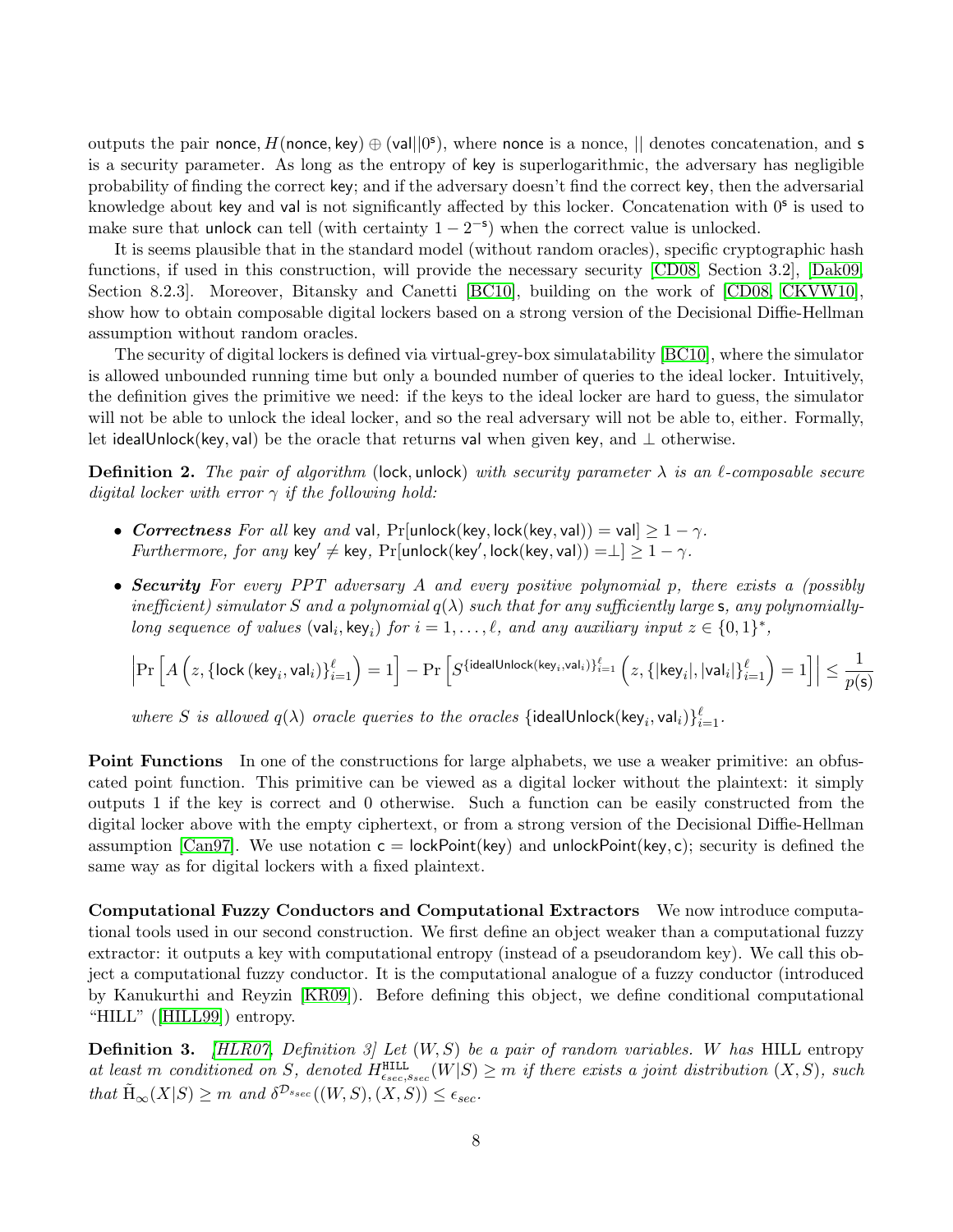**Definition 4.** A pair of randomized procedures "generate" (Gen) and "reproduce" (Rep) is an  $(M, W, \tilde{m}, t)$ computational fuzzy conductor that is  $(\epsilon_{sec}, s_{sec})$ -hard with error  $\delta$  if Gen and Rep satisfy Definition [1,](#page-6-0) except the last condition is replaced with the following weaker condition:

• for any distribution  $W \in \mathcal{W}$ , the string r has high HILL entropy conditioned on P. That is  $H^{\texttt{HILL}}_{\epsilon_{sec}, s_{sec}}(R|P) \geq \tilde{m}.$ 

Computational fuzzy conductors can be converted to computational fuzzy extractors (Definition [1\)](#page-6-0) using standard techniques, as follows. The transformation uses a computational extractor. A computational extractor is the adaption of a randomness extractor to the computational setting. Any informationtheoretic randomness extractor is also a computational extractor; however, unlike information-theoretic extractors, computational extractors can expand their output arbitrarily via pseudorandom generators once a long-enough output is obtained. We adapt the definition of Krawczyk [\[Kra10\]](#page-27-11) to the average case:

**Definition 5.** A function cext :  $\{0,1\}^n \times \{0,1\}^d \to \{0,1\}^{\kappa}$  a  $(m, \epsilon_{sec}, s_{sec})$ -average-case computational extractor if for all pairs of random variables  $X, Y$  (with  $X$  over  $\{0,1\}^n$ ) such that  $\tilde{H}_{\infty}(X|Y) \geq m$ , we have  $\delta^{\mathcal{D}_{\text{ssec}}}((\text{cext}(X;U_d),U_d,Y),U_{\kappa}\times U_d\times Y)\leq \epsilon_{\text{sec}}.$ 

Combining a computational fuzzy conductor and a computational extractor yields a computational fuzzy extractor:

<span id="page-8-0"></span>**Lemma 1.** Let (Gen', Rep') be a  $(M, W, \tilde{m}, t)$ -computational fuzzy conductor that is  $(\epsilon_{cond}, s_{cond})$ -hard with error  $\delta$  and outputs in  $\{0,1\}^n$ . Let cext:  $\{0,1\}^n \times \{0,1\}^d \to \{0,1\}^{\kappa}$  be a  $(\tilde{m}, \epsilon_{ext}, s_{ext})$ -average case computational extractor. Define (Gen, Rep) as:

- Gen(w; seed) (where seed  $\in \{0,1\}^d$ ): run  $(r',p') =$  Gen'(w) and output  $r = \text{cext}(r';seed)$ ,  $p =$  $(p', seed).$
- Rep $(w', (p', seed))$ : run  $r' = \text{Rep}'(w'; p')$  and output  $r = \text{cext}(r'; seed)$ .

Then (Gen, Rep) is a  $(M, W, \kappa, t)$ -computational fuzzy extractor that is  $(\epsilon_{cond} + \epsilon_{ext}, s')$ -hard with error  $\delta$ where  $s' = \min\{s_{cond} - |\text{cext}| - d, s_{ext}\}.$ 

*Proof.* It suffices to show if there is some distinguisher  $D'$  of size s' where

$$
\delta^{D'}((\texttt{cext}(X;U_d),U_d,P'),(U_\kappa,U_d,P'))>\epsilon_{cond}+\epsilon_{ext}
$$

then there is an distinguisher D of size  $s_{cond}$  such that for all Y with  $\tilde{H}_{\infty}(Y|P') \geq \tilde{m}$ ,

$$
\delta^D((X, P'), (Y, P')) \ge \epsilon_{cond}.
$$

Let  $D'$  be such a distinguisher. That is,

$$
\delta^{D'}(\text{cext}(X, U_d) \times U_d \times P', U_\kappa \times U_d \times P') > \epsilon_{ext} + \epsilon_{cond}.
$$

Then define D as follows. On input  $(y, p')$  sample seed  $\leftarrow U_d$ , compute  $r \leftarrow \texttt{cext}(y; seed)$  and output  $D(r, seed, p')$ . Note that  $|D| \approx s' + |\text{cext}| + d = s_{cond}$ . Then we have the following:

$$
\delta^D((X, P'), (Y, P')) = \delta^{D'}((\text{cext}(X, U_d), U_d, P'), \text{cext}(Y, U_d), U_d, P')
$$
  
\n
$$
\geq \delta^{D'}((\text{cext}(X, U_d), U_d, P'), (U_{\kappa} \times U_d \times P'))
$$
  
\n
$$
- \delta^{D'}((U_{\kappa} \times U_d \times P'), (\text{cext}(Y, U_d), U_d, P'))
$$
  
\n
$$
> \epsilon_{cond} + \epsilon_{ext} - \epsilon_{ext} = \epsilon_{cond}.
$$

Where the last line follows by noting that  $D'$  is of size at most  $s_{ext}$ . Thus D distinguishes X from all Y with sufficient conditional minentropy. This is a contradiction.  $\Box$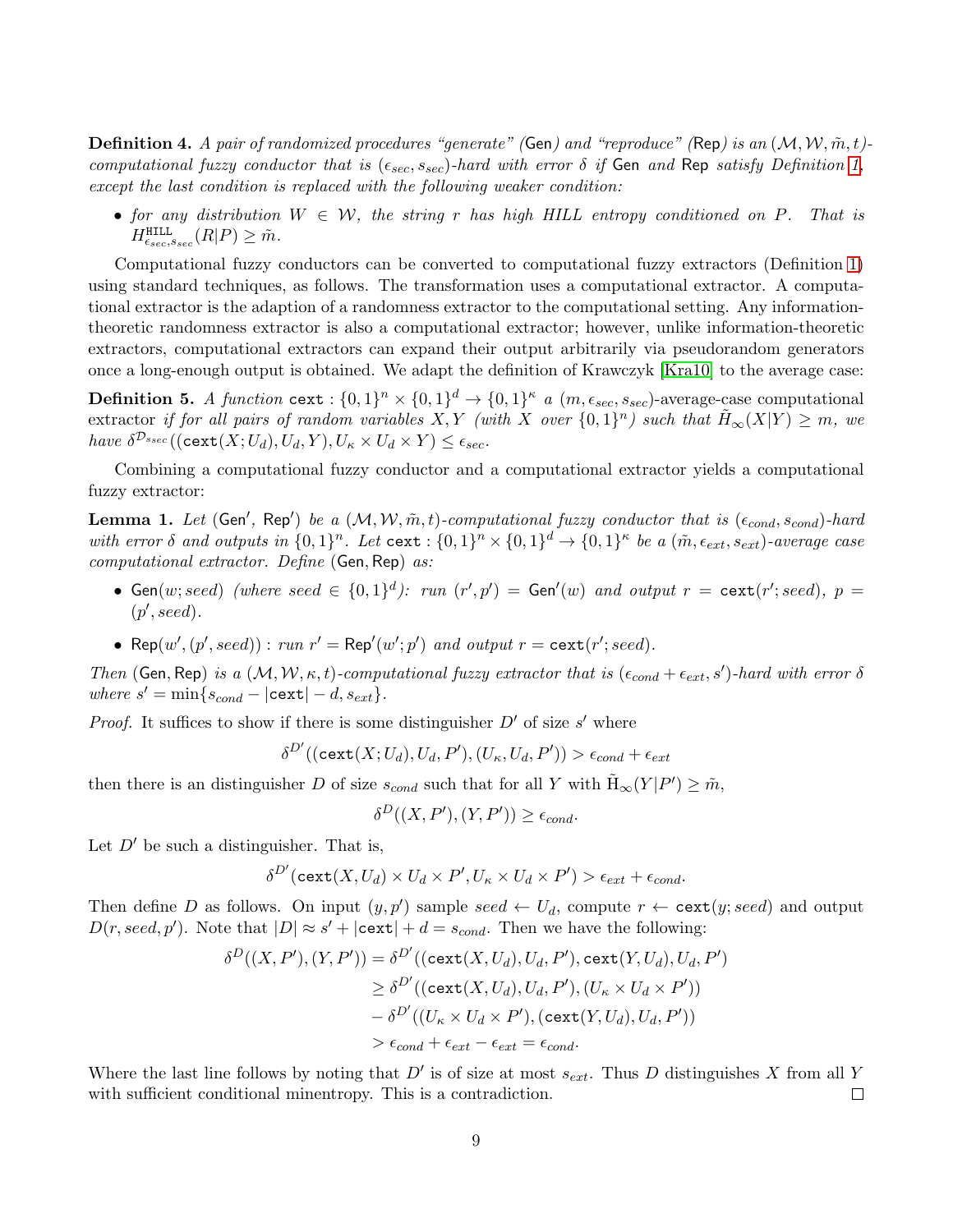### <span id="page-9-0"></span>3 Defining Reusability

Reusability is the ability to support multiple independent enrollments of the same value, allowing users to reuse the same biometric or PUF, for example, with multiple noncooperating providers.<sup>[9](#page-9-1)</sup> More precisely, the algorithm Gen may be run multiple times on correlated readings  $w^1, ..., w^{\rho}$  of a given source. Each time, Gen will produce a different pair of values  $(r^1, p^1), ..., (r^{\rho}, p^{\rho})$ . Security for each extracted string  $r^i$ should hold even in the presence of all the helper strings  $p^1, \ldots, p^{\rho}$  (the reproduction procedure Rep at the *i*th provider still obtains only a single  $w'$  close to  $w^i$  and uses a single helper string  $p_i$ ). Because the multiple providers may not trust each other, a stronger security feature called *insider security* (which we satisfy) ensures that each  $r_i$  is secure even when all  $r_j$  for  $j \neq i$  are also given to the adversary. We first introduce our definition of reusability and then compare other definitions of reusability in the fuzzy extractor literature.

**Definition 6** (Reusable Fuzzy Extractor). Let W be a family of distributions over M. Let (Gen, Rep) be a  $(M, W, \kappa, t)$ -computational fuzzy extractor that is  $(\epsilon_{sec}, s_{sec})$ -hard with error  $\delta$ . Let  $(W^1, W^2, \ldots, W^{\rho})$ be ρ correlated random variables such that each  $W^j \in \mathcal{W}$ . Let D be an adversary. Define the following game for all  $j = 1, ..., \rho$ :

- Sampling The challenger samples  $w^j \leftarrow W^j$  and  $u \leftarrow \{0,1\}^{\kappa}$ .
- Generation The challenger computes  $(r^j, p^j) \leftarrow \text{Gen}(w^j)$ .
- Distinguishing The advantage of D is

$$
Adv(D) \stackrel{def}{=} \Pr[D(r^1, ..., r^{j-1}, r^j, r^{j+1}, ..., r^\rho, p^1, ..., p^\rho) = 1] - \Pr[D(r^1, ..., r^{j-1}, u, r^{j+1}, ..., r^\rho, p^1, ..., p^\rho) = 1].
$$

(Gen, Rep) is  $(\rho, \epsilon_{sec}, s_{sec})$ -reusable if for all  $D \in \mathcal{D}_{s_{sec}}$  and all  $j = 1, ..., \rho$ , the advantage is at most  $\epsilon_{sec}$ .

The key aspect of the above definition is that the distributions  $W^1, ..., W^{\rho}$  are arbitrarily correlated. The only requirement is on distributions is on the marginal distribution,  $W^i$ . This is contrast to other definitions of reusable fuzzy extractors which assume that each  $w^i$  is a shift of  $w^1$  by a value that is oblivious to the value of  $w^1$  itself (in Boyen's definition  $w_i$  is a result of a transitive isometry applied to  $w_1$ ). Such a definition is appropriate if one assumes that the noise present in repeated source readings is independent of the underlying value and additive. However, in biometrics noise often depends on the source, for example an individuals eyelashes' cause noise. This is a phenomena associated with the person. There is not reason to expect it is independent of the reading itself. We call this definitional consideration Correlation. The two types of correlations that have been shown are *arbitrary* correlation and *shift* correlation. As noted by Boyen [\[Boy04\]](#page-25-2), it is also natural is consider the case where the correlation is a random process not controlled by the adversary. We are not aware of any works in this setting. In addition, there are other important definitional choices:

Information Theoretic Security Whether the construction is secure against information-theoretic or computational limited adversaries. Our definition above is defined with respect to computationally limited adversaries. Boyen showed that even for shift correlations, any reusable information-theoretic secure sketch must lose at least  $\log |B_t|$  entropy [\[Boy04,](#page-25-2) Theorem 11]. For the parameter regimes we consider, this would make security impossible.

<span id="page-9-1"></span><sup>&</sup>lt;sup>9</sup>Reusability and unlinkability are two different properties. Unlinkability prevents an adversary from telling if two enroll-ments correspond to the same physical source [\[CS08,](#page-25-13) [KBK](#page-27-12)<sup>+</sup>11]. We do not consider this property in this work.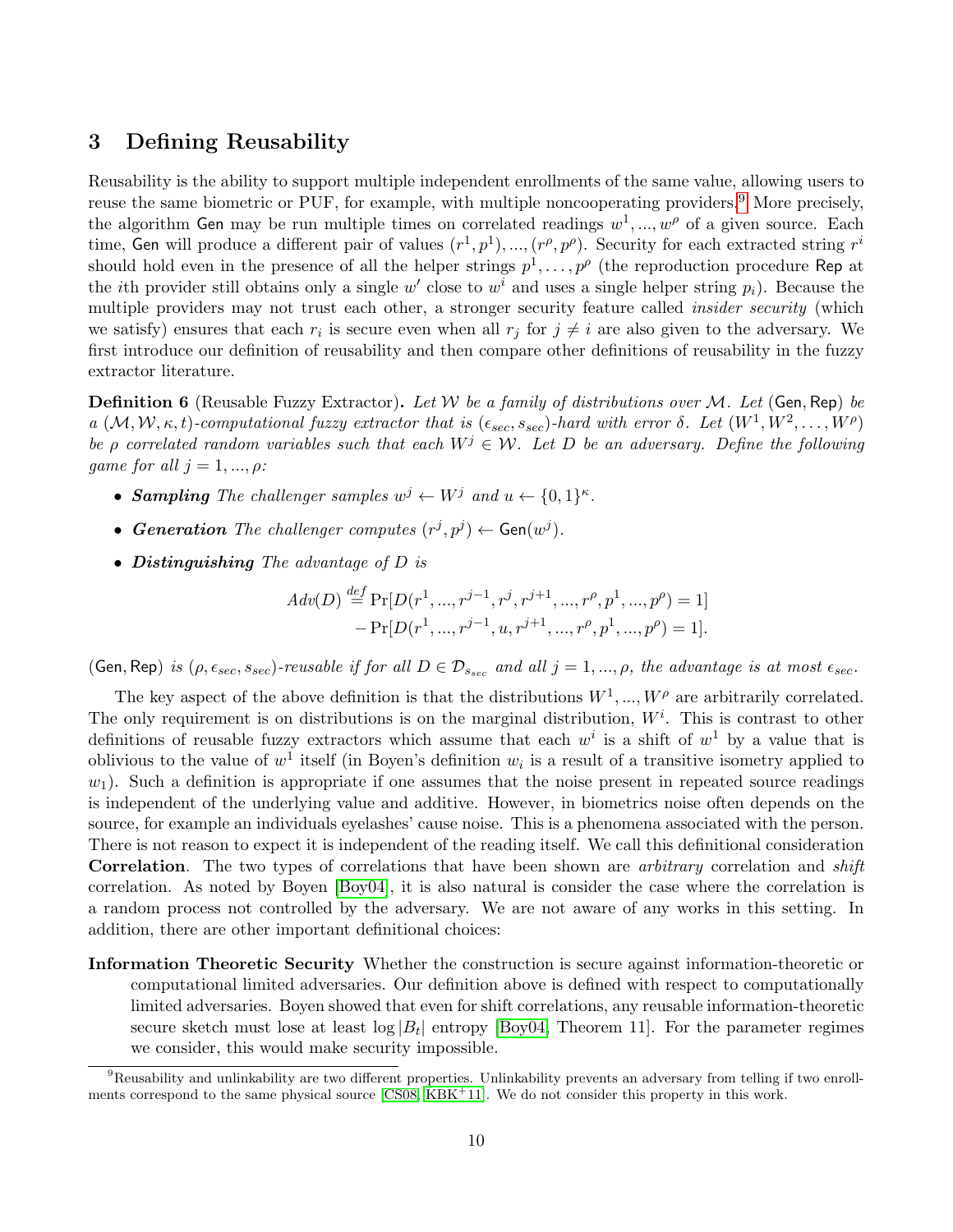| Works           | Correlation | Info. Sec.    | Insider | Adaptive | Arb. Distance | Robustness |
|-----------------|-------------|---------------|---------|----------|---------------|------------|
| $This/[ABC+18]$ | Arbitrary   |               |         |          |               |            |
| [Boy04]         | Shift       |               |         |          |               |            |
| [Boy04]         | Shift       | Random Oracle |         |          |               |            |
| [ACEK17]        | Shift       |               |         |          |               |            |
| [ACEK17]        | Shift       |               |         |          |               |            |
| [WLH18]         | $Shift*$    |               |         |          |               |            |
| [WL18]          | Shift       |               |         |          |               |            |

<span id="page-10-1"></span>Table 1: Summary of different definitions of reusable fuzzy extractors. Shift\* is a slightly stronger definition than the adversary specify a shift  $\delta^j$ . Instead it requires that each marginal distribution  $W^i$ has high entropy conditioned on the shifts between each pair of distributions.

- **Insider** Whether the adversary is provided with just the public strings  $p<sup>i</sup>$  or additional receives information about the cryptographic keys  $r^i$ . Our definition is insider secure.
- Adaptive Whether the adversary creates the distributions  $W^i$  adaptively after seeing  $p^{i-1}$  (and possibly  $r^{i-1}$ ). Our definition is non-adaptive.
- **Distance** Whether the distributions  $W^i, W^j$  are assumed to be bounded by distance. That is, whether  $\forall w^{i} \in W^{i}, w^{j} \in W^{j}$ , it follows that  $d(w^{i}, w^{j}) \leq t$ . Our definition supports arbitrary distance.
- **Robustness** Whether the definition handles the case when the  $p<sup>i</sup>$  values are actively compromised. We do not consider such an active compromise attack. Protection against such an attack is called "robustness." In the random oracle model robustness is easy  $[BDK^+05,$  $[BDK^+05,$  Theorem 1. Achieving reusability and robustness in the standard model is an open question.

It is clear that: 1) an information-theoretic construction implies a computationally secure one, 2) an arbitrary correlation secure construction is shift secure, 3) a construction that does not assume distance is secure when distance is limited and 4) an adaptive secure construction is also statically secure. However as shown in Table [1](#page-10-1) there are often multiple changes in the literature making comparison less obvious. In particular, shift secure constructions tend to consider adaptive security. Shift correlation secure constructions are known from assumptions such as decisional Diffie-Hellman [\[WLH18\]](#page-28-10) and learning with errors [\[WL18,](#page-28-11) [ACEK17\]](#page-24-8) while known arbitrary correlation constructions rely on digital lockers.

### <span id="page-10-0"></span>4 Sample-then-Lock

Sources with High-Entropy Samples Let the source  $W = W_1, \ldots, W_n$  consist of strings of length n over some arbitrary alphabet  $\mathcal{Z}$  (the case of greatest interest is that of the binary alphabet  $\mathcal{Z} = \{0, 1\}$ ; however, we describe the construction more generally). For some parameters  $k, \alpha$ , we say that the source W is a source with  $\alpha$ -entropy k-samples if  $\tilde{H}_{\infty}(W_{j_1},\ldots,W_{j_k} | j_1,\ldots,j_k) \geq \alpha$  for uniformly random  $1 \leq$  $j_1, \ldots, j_k \leq n$ . See the Introduction for a discussion of how sources with this property come up naturally.

**The Construction** The construction first chooses a random  $r$  to be used as the output of the fuzzy extractor. It then samples a random subset of symbols  $v_1 = w_{j_1}, ..., w_{j_k}$  and creates a digital locker that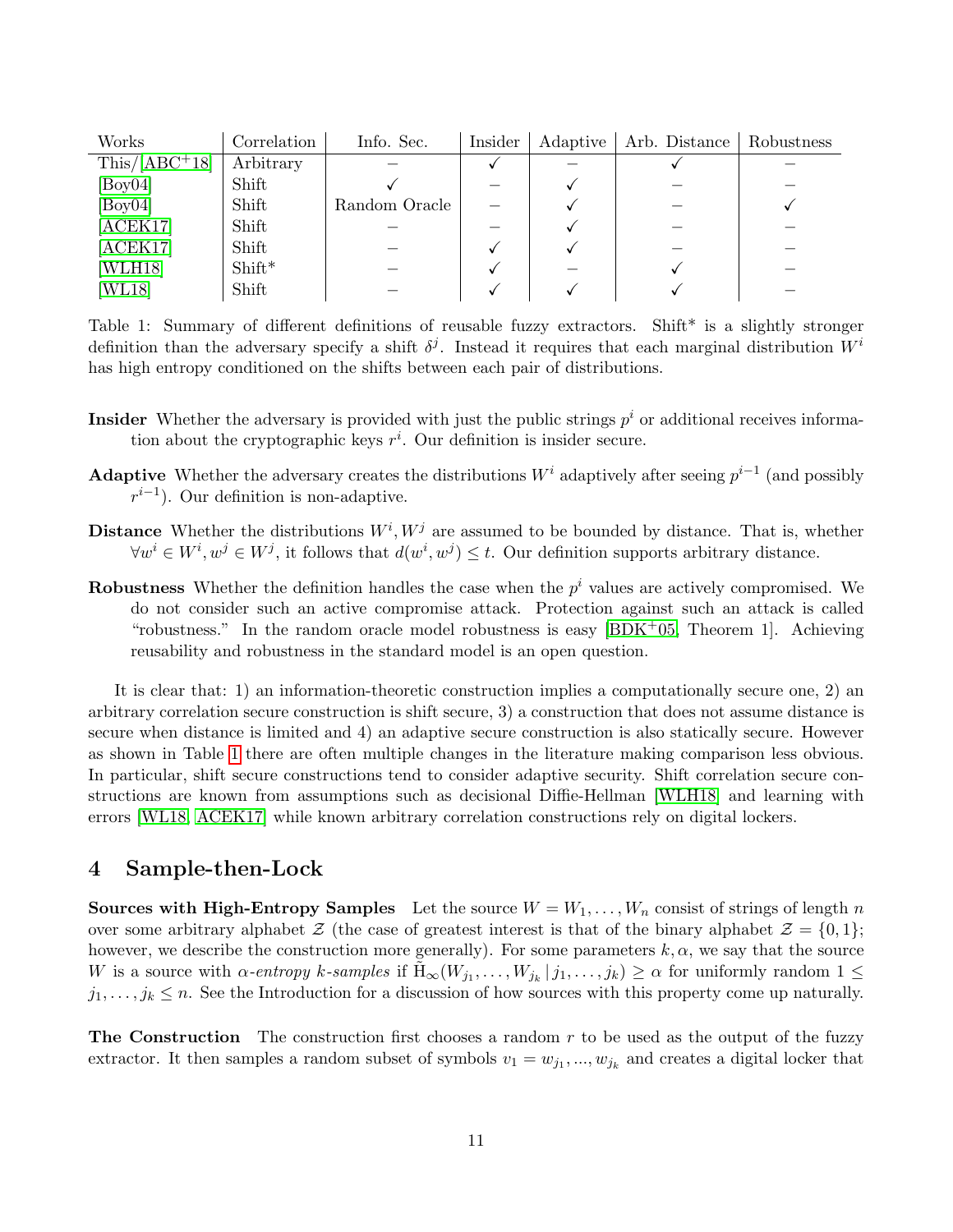hides r using  $v_1$ .<sup>[10](#page-11-1)</sup> This process is repeated to produce some number  $\ell$  of digital lockers all containing r, each unlockable with  $v_1, ..., v_\ell$ , respectively. The use of the composable digital lockers allows us to sample multiple times, because we need to argue only about individual entropy of  $V_i$ . Composability also allows reusability.<sup>[11](#page-11-2)</sup>

Note that the output  $r$  can be as long as the digital locker construction can handle (in particular, the constructions discussed in Section [2.2](#page-6-1) allow r to be arbitrarily long). Also note that it suffices to have  $r$  that is as long as a seed for a pseudorandom generator, because a longer output can be obtained by running this pseudorandom generator on r.

<span id="page-11-0"></span>**Construction 1** (Sample-then-Lock). Let Z be an alphabet, and let  $W = W_1, ..., W_n$  be a source with  $\alpha$ -entropy k-samples, where each  $W_j$  is over Z. Let  $\ell$  be a parameter, to be determined later. Let (lock, unlock) be an  $\ell$ -composable secure digital locker with error  $\gamma$  (for  $\kappa$ -bit keys and values over  $\mathcal{Z}^k$ ). Define Gen, Rep as:

| Gen                                                                                                                                                                                                                 | Rep                                                                                                                                                                                                 |
|---------------------------------------------------------------------------------------------------------------------------------------------------------------------------------------------------------------------|-----------------------------------------------------------------------------------------------------------------------------------------------------------------------------------------------------|
| 1. Input: $w = w_1, , w_n$<br>2. Sample $r \stackrel{\$}{\leftarrow} \{0,1\}^{\kappa}$ .                                                                                                                            | 1. Input: $(w' = w'_1, , w'_n, p =$<br>$p_1 \ldots p_\ell$                                                                                                                                          |
| 3. For $i = 1, , \ell$ :                                                                                                                                                                                            | 2. For $i = 1, , \ell$ :                                                                                                                                                                            |
| (i) Choose random $1 \leq j_{i,1},,j_{i,k} \leq n$<br>( <i>ii</i> ) Set $v_i = w_{j_{i,1}}, , w_{j_{i,k}}$ .<br>( <i>iii</i> ) Set $c_i = \text{lock}(v_i, r)$ .<br>(iv) Set $p_i = c_i$ , $(j_{i,1}, , j_{i,k})$ . | ( <i>i</i> ) Parse $p_i = c_i$ , $(j_{i,1}, , j_{i,k})$ .<br>(ii) Set $v'_i = w'_{i+1}, , w'_{i+k}$ .<br>( <i>iii</i> ) Set $r_i$ = unlock( $v'_i$ , $c_i$ ). If<br>$r_i \neq \perp$ output $r_i$ . |
| 4. Output $(r, p)$ , where $p = p_1 \dots p_\ell$ .                                                                                                                                                                 | Output $\perp$ .                                                                                                                                                                                    |

How to Set Parameters: Correctness vs. Efficiency Tradeoff To instantiate Construction [1,](#page-11-0) we need to choose a value for  $\ell$ . Recall we assume that  $\text{dis}(w, w') \leq t$ . For any given i, the probability that  $v'_i = v_i$  is at least  $\left(1 - \frac{t}{n-k}\right)^k$ . This because there are at most t errors so the probability that  $w'_{j_i,1} = w_{j_i,1}$ is at least  $1 - n/n$  since  $j_i$ , 1 is uniform. Conditioned on that event the probability that  $w'_{j_i,2} = w_{j_i,2}$  is at least  $1 - t/n - 1$  as there is a  $t/(n - 1)$  probability of error. Thus, the probability of this entire chain of events is at least  $(1-t/n)(1-t/(n-1)...(1-t/(n-k)) \ge (1-t/(n-k))^k$ . Therefore, the probability that no  $v_i'$  matches during Rep, causing Rep output to  $\bot$ , is at most

$$
\left(1-\left(1-\frac{t}{n-k}\right)^k\right)^{\ell}.
$$

In addition, Rep may be incorrect due to an error in one of the lockers, which happens with probability at most  $\ell \cdot \gamma$ . Thus, to make the overall error probability less than fuzzy extractor's allowable error parameter

<span id="page-11-1"></span> $10$ We present and analyze the construction with uniformly random subsets; however, if necessary, it is possible to substantially decrease the required public randomness and the length of  $p$  by using more sophisticated samplers. See [\[Gol11\]](#page-26-11) for an introduction to samplers. Security does not depend on the subsets being independently random. It is sufficient for the marginal distribution of each subset to be random. The subsets being distinct (and independent) is used to argue correctness.

<span id="page-11-2"></span><sup>&</sup>lt;sup>11</sup>For the construction to be reusable  $\rho$  times the digital locker must be composable  $\ell \cdot \rho$  times.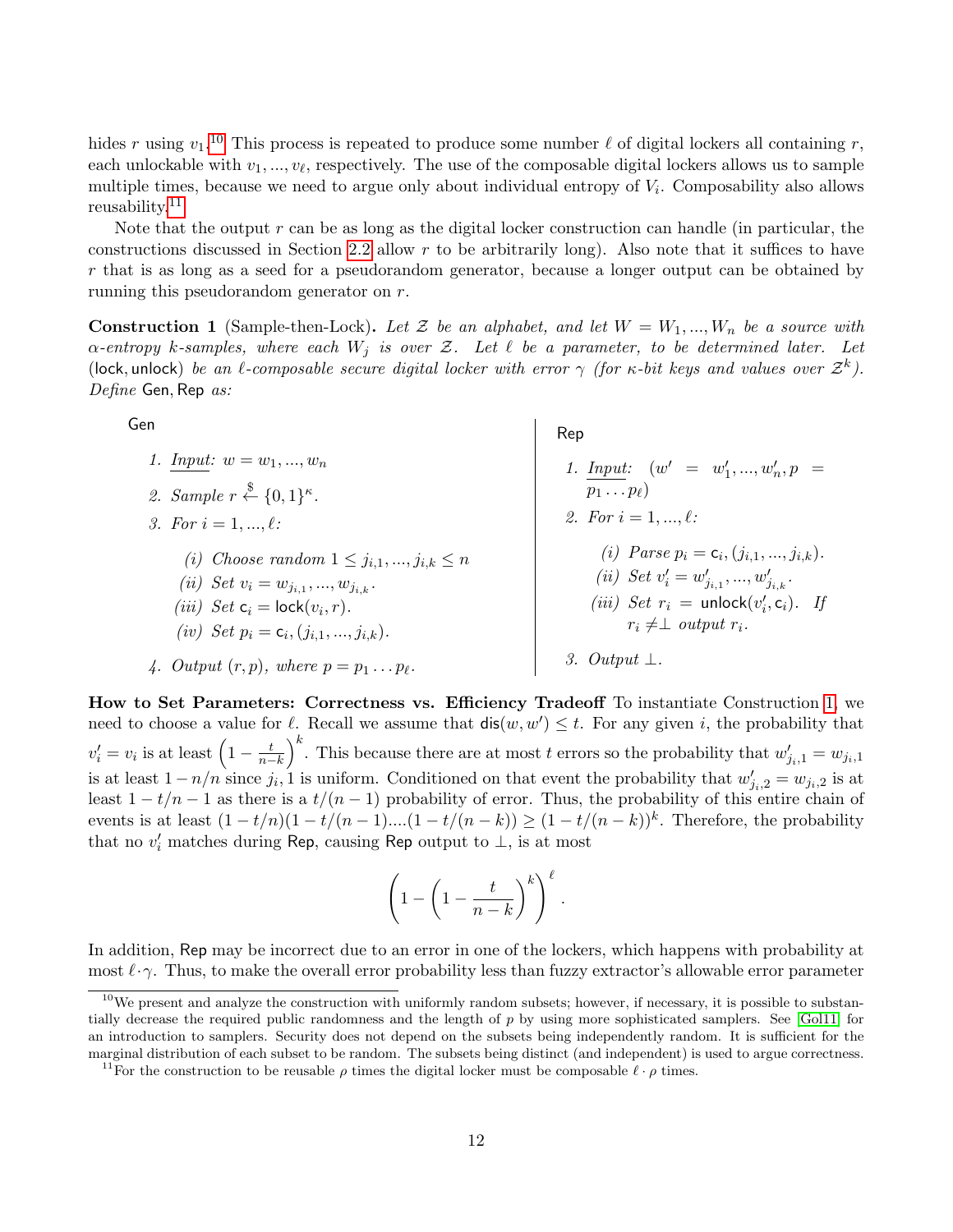$\delta$  we need to set  $\ell$  so that

$$
\left(1 - \left(1 - \frac{t}{n-k}\right)^k\right)^{\ell} + \ell \cdot \gamma \le \delta.
$$

This provides a way to set  $\ell$  to get a desirable  $\delta$ , given a digital locker with error  $\gamma$  and source parameters  $n, t, k.$ 

To get a bit more insight, we need to simplify the above expression. We can use the approximation  $e^x \approx 1 + x$  to get

$$
\left(1 - \left(1 - \frac{t}{n-k}\right)^k\right)^{\ell} \approx \left(1 - e^{-\frac{tk}{n-k}}\right)^{\ell} \approx \exp(-\ell e^{-\frac{tk}{n-k}}).
$$

The value  $\gamma$  can be made very small very cheaply in known locker constructions, so let us assume that  $\gamma$ is small enough so that  $\ell \cdot \gamma \leq \delta/2$ . Then if  $k = o(n)$  with  $tk = c'n \log n = cn \ln n$  for some constants  $c', c$ , setting  $\ell \approx n^{c+\Theta(1)} \log \frac{4}{\delta}$  suffices as:

$$
\exp\left(-\ell e^{-\frac{tk}{n-k}}\right) = \exp\left(-n^c \log \frac{2}{\delta} e^{-\frac{tk}{n-k}}\right)
$$
  

$$
\leq \exp\left(-n^{c+\Theta(1)} * \log \frac{2}{\delta} * e^{-(c+o(1))\ln n}\right)
$$
  

$$
= \exp\left(-n^{c+\Theta(1)} * \log \frac{2}{\delta} * n^{-(c+o(1))}\right)
$$
  

$$
\leq \frac{\delta}{2}
$$

We now provide the formal statement of security for Construction [1;](#page-11-0) we consider reusability of this construction below, in Theorem [2.](#page-13-0)

<span id="page-12-0"></span>**Theorem 1.** Let  $\lambda$  be a security parameter, Let W be a family of sources over  $\mathcal{Z}^n$  with  $\alpha$ -entropy ksamples for  $\alpha = \omega(\log \lambda)$ . Let (lock, unlock) be an  $\ell$ -composable secure digital locker with error  $\gamma$  for  $\kappa$ -bit keys and values over  $\mathcal{Z}^k$ . Then for any  $s_{sec} = \text{poly}(\lambda)$  there exists some  $\epsilon_{sec} = \text{ngl}(\lambda)$  such that Construction [1](#page-11-0) is a  $(\mathcal{Z}^n, \mathcal{W}, \kappa, t)$ -computational fuzzy extractor that is  $(\epsilon_{sec}, s_{sec})$ -hard with error  $\delta = (1 - (1 - \frac{t}{n-k})^k)^{\ell} + \ell \gamma \approx \exp(-\ell e^{-\frac{tk}{n-k}}) + \ell \gamma$ . (See above for an expression of  $\ell$  as a function the other parameters.)

Proof. Correctness is already argued above. We now argue security. Our goal is to show that for all  $s_{sec} = \text{poly}(\lambda)$  there exists  $\epsilon_{sec} = \text{ngl}(\lambda)$  such that  $\delta^{\mathcal{D}_{ssec}}((R, P), (U, P)) \leq \epsilon_{sec}$ . Fix some polynomial  $s_{sec}$  and let D be a distinguisher of size at most  $s_{sec}$ . We want to bound

$$
|\mathbb{E}[D(R, P)] - \mathbb{E}[D(U, P)]|
$$

by a negligible function. We proceed by contradiction: suppose this difference is not negligible. That is, suppose that there is some polynomial  $p(\cdot)$  such that for all  $\lambda_0$  there exists some  $\lambda > \lambda_0$  such that

$$
|\mathbb{E}[D(R, P)] - \mathbb{E}[D(U, P)]| > 1/p(\lambda).
$$

We note that  $\lambda$  is a function of  $\lambda_0$  but we omit this notation for the remainder of the proof for clarity. By the security of digital lockers (Definition [2\)](#page-7-0), there is a polynomial q and an unbounded time simulator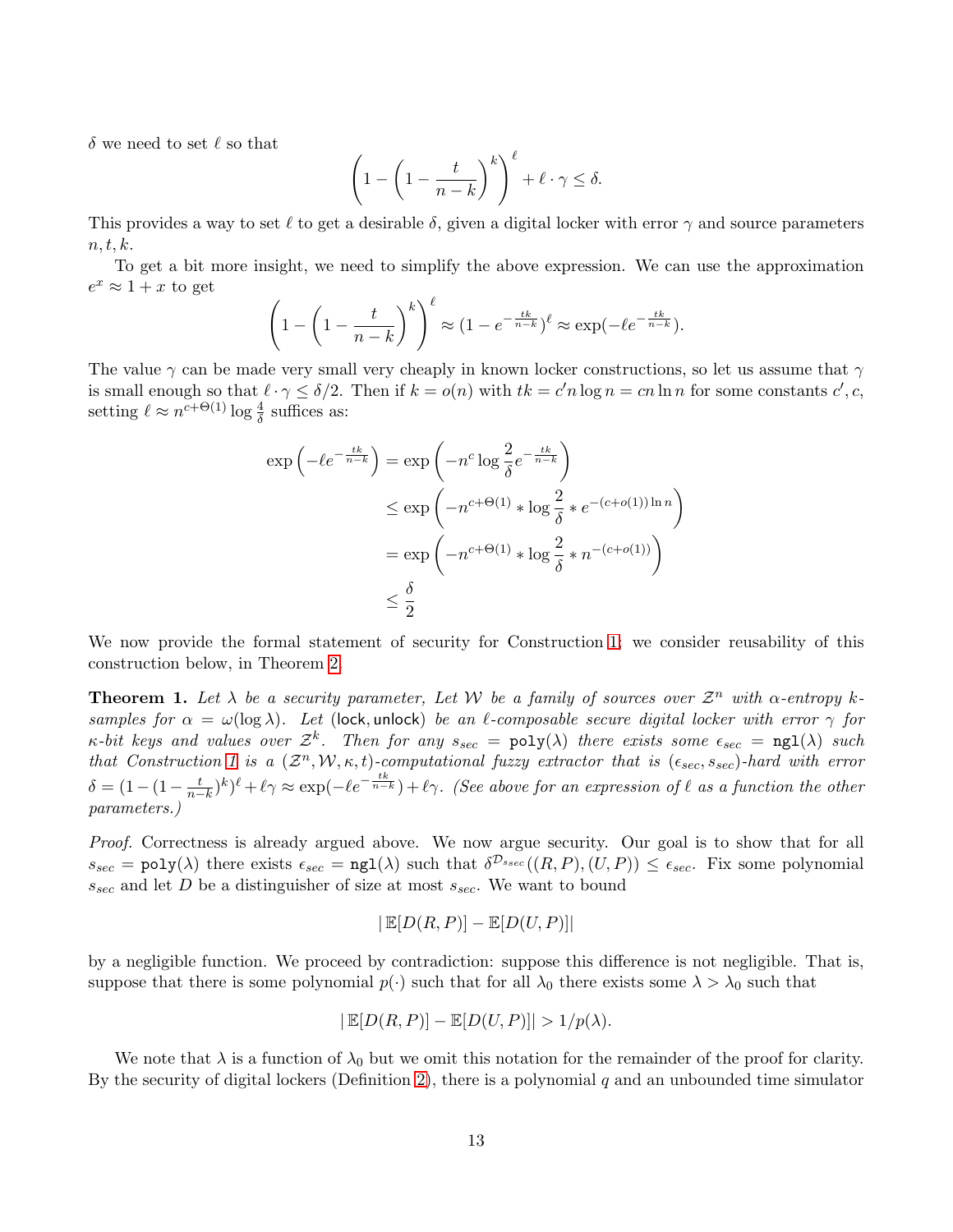S (making at most  $q(\lambda)$  queries to the oracles {idealUnlock $(v_i, r) \}_{i=1}^{\ell}$ ) such that

<span id="page-13-1"></span>
$$
\left| \mathbb{E}[D(R, P_1, \dots, P_\ell)] - \mathbb{E}\left[S^{\{\text{idealUnlock}(v_i, r)\}_{i=1}^{\ell}}\left(R, \{j_{i,1}, \dots, j_{i,k}\}_{i=1}^{\ell}, k, \kappa\right)\right] \right|
$$
  

$$
\leq \frac{1}{3p(\lambda)}.
$$
 (1)

The same is true if we replaced R above by an independent uniform random variable U over  $\{0,1\}^{\kappa}$ . We now prove the following lemma, which shows that S cannot distinguish between R and U.

**Lemma 2.** Let U denote the uniform distribution over  $\{0,1\}^{\kappa}$ . Then

$$
\begin{aligned}\n&\left|\mathbb{E}\left[S^{\{\text{idealUnlock}(v_i,r)\}_{i=1}^{\ell}}\left(R,\{j_{i,1},\ldots,j_{i,k}\}_{i=1}^{\ell},k,\kappa\right)\right]\right. \\
&\left.-\mathbb{E}\left[S^{\{\text{idealUnlock}(v_i,r)\}_{i=1}^{\ell}}\left(U,\{j_{i,1},\ldots,j_{i,k}\}_{i=1}^{\ell},k,\kappa\right)\right]\right| \\
&\leq \frac{q(q+1)}{2^{\alpha}} \leq \frac{1}{3p(\lambda)},\n\end{aligned} \tag{2}
$$

where q is the maximum number of queries S can make.

*Proof.* Fix any  $u \in \{0,1\}^{\kappa}$  (the lemma will follow by averaging over all u). Let r be the correct value of R. The only information about whether the value is r or u can obtained by S through the query responses. First, modify S slightly to quit immediately if it gets a response not equal to  $\perp$  (such S is equally successful at distinguishing between r and u, because the first non- $\perp$  response tells S if its input is equal to the locked value  $r$ , and subsequent responses add nothing to this knowledge; formally, it is easy to argue that for any S, there is an S' that quits after the first non- $\perp$  response and is just as successful). There are  $q+1$  possible values for the view of S on a given input (q of those views consist of some number of ⊥ responses followed by the first non-⊥ response, and one view has all q responses equal to ⊥). By [\[DORS08,](#page-26-2) Lemma 2.2b],  $\tilde{H}_{\infty}(V_i|View(S), \{j_{ik}\}) \geq \tilde{H}_{\infty}(V_j|\{j_{ik}\}) - \log(q+1) \geq \alpha - \log(q+1)$ . Therefore, at each query, the probability that S gets a non- $\perp$  answer (equivalently, guesses  $V_i$ ) is at most  $(q+1)2^{-\alpha}$ . Since there are q queries of S, the overall probability is at most  $q(q+1)/2^{\alpha}$ . Then since  $2^{\alpha}$  is  $\text{ng1}(\lambda)$ , there exists some  $\lambda_0$  such that for all  $\lambda > \lambda_0$ ,  $q(q+1)/2^{\alpha} \leq 1/(3p(\lambda)).$  $\Box$ 

Adding together Equation [1,](#page-13-1) Equation [2,](#page-13-2) and Equation [1](#page-13-1) in which R is replaced with  $U$ , we obtain that

<span id="page-13-2"></span>
$$
\delta^D((R,P),(U,P)) \le \frac{1}{p(\lambda)}.
$$

This is a contradiction and completes the proof of Theorem [1.](#page-12-0)

Reusability of Construction [1](#page-11-0) The reusability of Construction [1](#page-11-0) follows from the security of digital clockers. Consider any  $\rho$  number of reuses. For each fixed  $i \in \{1, ..., \rho\}$ , we can treat the keys  $r^1, \ldots, r^{i-1}, r^{i+1}, \ldots, r^{\rho}$  and the sampled positions as auxiliary input to the digital locker adversary. The result follows by simulatability of this adversary, using the same argument as the proof of Theorem [1](#page-12-0) above. Note that this argument now requires the digital locker to be  $\rho \cdot \ell$ -composable.

<span id="page-13-0"></span>**Theorem 2.** Fix  $\rho$  and let all the variables be as in Theorem [1,](#page-12-0) except that (lock, unlock) is an  $\ell \cdot \rho$ composable secure digital locker (for  $\kappa$ -bit values and keys over  $\mathcal{Z}^k$ ). Then for all  $s_{sec} = \text{poly}(n)$  there exists some  $\epsilon_{sec} = \text{ng1}(n)$  such that Construction [1](#page-11-0) is  $(\rho, \epsilon_{sec}, s_{sec})$ -reusable fuzzy extractor.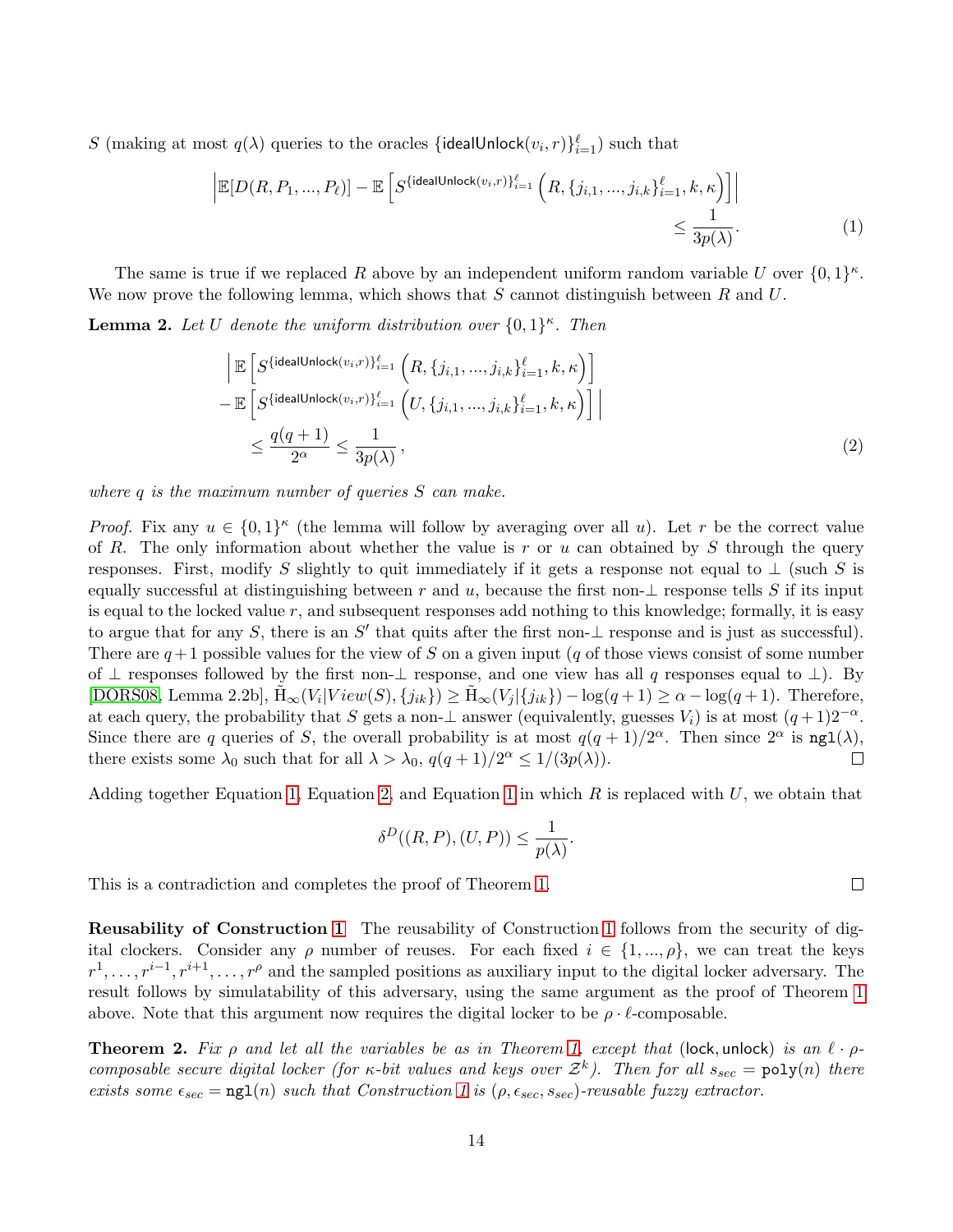Comparison with work of [\[ST09\]](#page-28-13) The work of Skorić and Tuyls [ST09] can be viewed as a fuzzy extractor that places the entire string into a single digital locker (in their paper, they use the language of hash functions). Their Rec procedure symbol searches for a nearby value that unlocks the digital locker, limiting Rec to a polynomial number of error patterns. We use a subset of symbols to lock and take multiple samples, greatly increasing the error tolerance.

#### 5 Error-Correct-then-Obfuscate

In this section, we consider an alternative construction that is suited to sources over large alphabets. Intuitively, we use single symbols of  $w$  to lock bits of a secret that we then transform into  $r$ ; we use error-correcting codes to handle bits of the secret that cannot be retrieved due to errors in  $w'$ . Our main technical tool is obfuscated point functions (a weaker primitive than digital lockers; see Section [2.2](#page-6-1) for the definition).

This construction requires enough symbols individually to contain sufficient entropy, but does not require independence of symbols, or even "fresh" entropy from them. Unlike the previous construction, it tolerates a linear fraction of errors (but over a larger alphabet, where errors may be more likely.). However, it cannot work for small alphabets, and is not reusable.

**Sources with Sparse High-Entropy Marginals** This construction works for distributions  $W =$  $W_1, ..., W_n$  over  $\mathcal{Z}^n$  in which enough symbols  $W_j$  are unpredictable even after adaptive queries to equality oracles for other symbols. This quality of a distribution is captured in the following definition.

<span id="page-14-1"></span>**Definition 7.** Let idealPointUnlock(key) be an oracle that returns 1 when given key and 0 otherwise. A source  $W = W_1, ..., W_n$  has β-sparse  $\alpha$ -entropy q-marginals if there exists a set  $J \subset \{1, ..., n\}$  of size at least  $n - \beta$  such that for any unbounded adversary S,

$$
\forall j \in J, \tilde{H}_{\infty}(W_j|View(S(\cdot))) \ge \alpha.
$$

where S is allowed q queries to the oracles {idealPointUnlock $(W_i) \}_{i=1}^n$ .

After analyzing the construction, we show some examples of such sources in Section [5.2.](#page-18-0) In particular, any source W where for all j,  $H_{\infty}(W_i) \ge \alpha = \omega(\log \lambda)$  (but all symbols may arbitrarily correlated) is a source with sparse high-entropy marginals (Proposition [3\)](#page-19-0).

Error-Correct-and-Obfuscate This construction is inspired by the construction of Canetti and Dakdouk  $[CD08]$ . Instead of having large parts of the string w unlock r, we have individual symbols unlock bits of the output.

Before presenting the construction we provide some definitions from error correcting codes. We use error-correct codes over  $\{0,1\}^n$  which correct up to t bit flips from 0 to 1 but no bit flips from 1 to 0 (this is the Hamming analog of the Z-channel  $[TABB02]$ .<sup>[12](#page-14-0)</sup>

<span id="page-14-0"></span><sup>&</sup>lt;sup>12</sup>Any code that corrects t Hamming errors also corrects t  $0 \rightarrow 1$  errors, but more efficient codes exist for this type of error [\[TABB02\]](#page-28-14). Codes with  $2^{\Theta(n)}$  codewords and  $t = \Theta(n)$  over the binary alphabet exist for Hamming errors and suffice for our purposes (first constructed by Justensen [\[Jus72\]](#page-27-13)). These codes also yield a constant error tolerance for  $0 \to 1$  bit flips. The class of errors we support in our source (t Hamming errors over a large alphabet) and the class of errors for which we need codes  $(t \ 0 \rightarrow 1 \text{ errors})$  are different.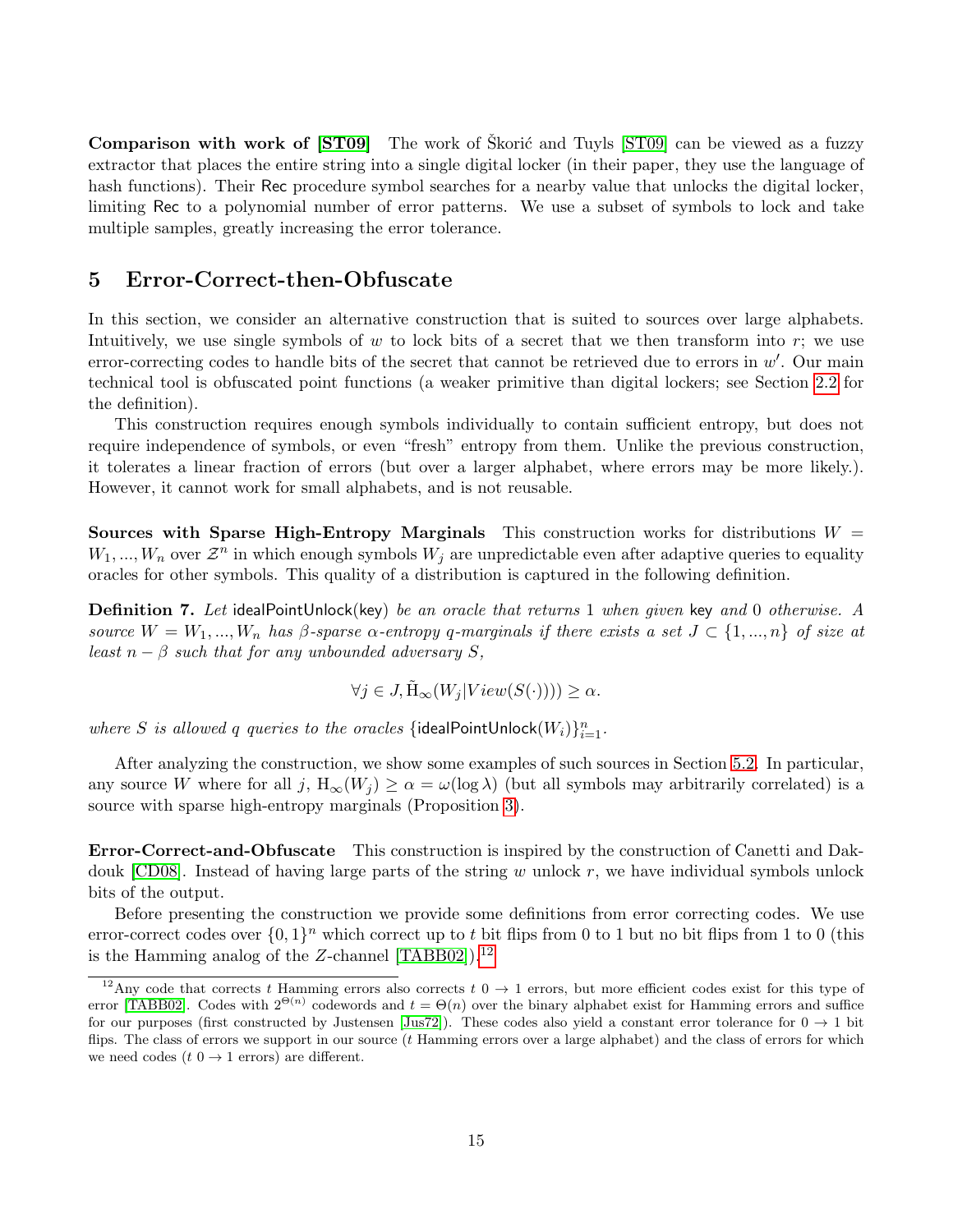**Definition 8.** Let  $e, c \in \{0, 1\}^n$  be vectors. Let  $x = \text{Err}(c, e)$  be defined as follows

$$
x_i = \begin{cases} 1 & c_i = 1 \lor e_i = 1 \\ 0 & \text{otherwise.} \end{cases}
$$

**Definition 9.** A set C (over  $\{0,1\}^n$ ) is a  $(t, \delta_{code})$ -Z code if there exists an efficient procedure Decode such that

$$
\forall e \in \{0,1\}^n | {\sf Wgt}(e) \leq t, \Pr_{c \in C} [{\sf Decode}({\sf Err}(c,e)) \neq c] \leq \delta_{code}.
$$

<span id="page-15-0"></span>**Construction 2** (Lock-and-Error-Correct). Let Z be an alphabet and let  $W = W_1, ..., W_n$  be a distribution over  $\mathcal{Z}^n$ . Let  $C \subset \{0,1\}^n$  be  $(t, \delta_{code})$ -Z code. Let lockPoint, unlockPoint be an n-composable secure obfuscated point function with error  $\gamma$  (for keys over  $\mathcal{Z}$ ). Define Gen, Rep as:

Gen 1. Input:  $w = w_1, ..., w_n$ 2. Sample  $c \leftarrow C$ . 3. For  $j = 1, ..., n$ : (i) If  $c_j = 0$ : Let  $p_j = \text{lockPoint}(w_j)$ . (*ii*) Else:  $r_j \overset{\$}{\leftarrow} \mathcal{Z}$ ,  $p_j = \text{lockPoint}(r_j)$ . 4. Output  $(c, p)$ , where  $p = p_1 \dots p_n$ . Rep 1. Input:  $(w', p)$ 2. For  $j = 1, ..., n$ : (*i*) If unlockPoint $(w'_j, p_j) = 1$ : set  $c'_j = 0$ . (*ii*) Else: set  $c'_j = 1$ . 3. Set  $c = \text{Decode}(c')$ . 4. Output c.

As presented, Construction [2](#page-15-0) is not yet a computational fuzzy extractor. The codewords c are not uniformly distributed and it is possible to learn some bits of  $c$  (for the symbols of W without much entropy). However, we can show that c looks like it has entropy to a computationally bounded adversary who knows p. Applying a randomness extractor with outputs over  $\{0,1\}^{\kappa}$  (technically, an average-case computational randomness extractor) to c, and adding the extractor seed to p, will give us the desired fuzzy extractor. See Section [2.2](#page-6-1) for details.

Construction [2](#page-15-0) is secure if no distinguisher can tell whether it is working with  $r_i$  or  $w_j$ . By the security of point obfuscation, anything learnable from the obfuscation is learnable from oracle access to the function. Thus, it is prudent to lock uniform points  $r_j$  in the random case to minimize probability of the adversary unlocking. Therefore, our construction is secure as long as enough symbols are unpredictable even after adaptive queries to equality oracles for individual symbols, which is exactly the property satisfied by sources with sparse high-entropy marginals. The following theorem formalizes this intuition.

<span id="page-15-1"></span>**Theorem 3.** Let  $\lambda$  be a security parameter. Let  $\mathcal Z$  be an alphabet. Let W be a family of sources with  $\beta$ sparse  $\alpha = \omega(\log \lambda)$ -entropy q-marginals over  $\mathcal{Z}^n$ , for any  $q = \text{poly}(n)$ . Furthermore, let C be a  $(t, \delta_{code})$ -Z code over  $\mathcal{Z}^n$ . Then for any  $s_{sec} = \text{poly}(n)$  there exists some  $\epsilon_{sec} = \text{ngl}(n)$  such that Construction [2,](#page-15-0) followed by a κ-bit computational randomness extractor (whose required input entropy is  $\leq H_0(C) - \beta$ ), is a  $(\mathcal{Z}^n, \mathcal{W}, \kappa, t)$ -computational fuzzy extractor that is  $(\epsilon_{sec}, s_{sec})$ -hard with error  $\delta_{code} + n(1/|\mathcal{Z}| + \gamma)$ .

*Proof of Theorem [3.](#page-15-1)* It suffices to prove that Construction [2](#page-15-0) is a  $(\mathcal{Z}^n, \mathcal{W}, \tilde{m} = H_0(C) - \beta, t)$ -comp. fuzzy conductor, i.e., that C has HILL entropy  $H_0(C) - \beta$  conditioned on P. The final extraction step will convert it to a computational fuzzy extractor (see Lemma [1\)](#page-8-0). The security proof of Construction [2](#page-15-0) is similar to the security proof of Construction [1.](#page-11-0) However, it is complicated because the definition of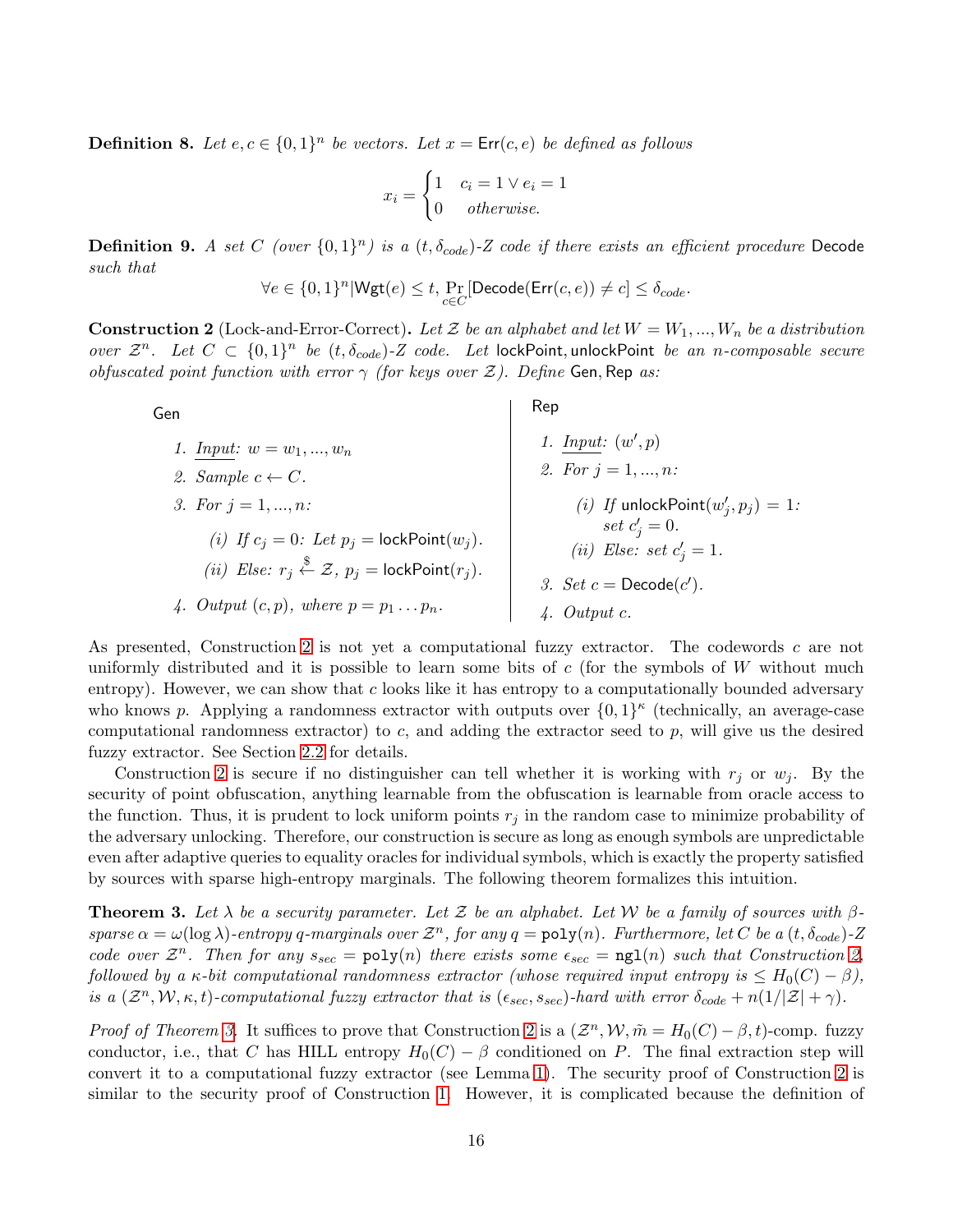sources with sparse high-entropy marginals (Definition [7\)](#page-14-1) allows for certain weak symbols that can easily be guessed. This means we must limit our indistinguishable distribution to symbols that are difficult to guess. Security is proved via the following lemma:

<span id="page-16-0"></span>**Lemma [3.](#page-15-1)** Let all variables be as in Theorem 3. For every  $s_{sec} = \text{poly}(n)$  there exists some  $\epsilon_{sec} = \text{ngl}(n)$ such that  $H_{\epsilon_{sec},s_{sec}}^{\text{HILL}}(C|P) \geq H_0(C) - \beta$ .

We give a brief outline of the proof, followed by the proof of the new statement. It is sufficient to show that there exists a distribution C' with conditional minentropy and  $\delta^{D_{ssec}}((C, P), (C', P)) \leq \texttt{ngl}(n)$ . Let J be the set of indices that exist according to Definition [7.](#page-14-1) Define the distribution  $C'$  as a uniform codeword conditioned on the values of  $C$  and  $C'$  being equal on all indices outside of  $J$ . We first note that  $C'$  has sufficient entropy, because  $\tilde{H}_{\infty}(C'|P) = \tilde{H}_{\infty}(C'|C_{J^c}) \geq H_{\infty}(C', C_{J^c}) - H_0(C_{J^c}) = H_0(C) - |J^c|$ (the second step is by [\[DORS08,](#page-26-2) Lemma 2.2b]). It is left to show  $\delta^{D_{s_{sec}}}((C, P), (C', P)) \leq \texttt{ngl}(n)$ . The outline for the rest of the proof is as follows:

• Let D be a distinguisher between  $(C, P)$  and  $(C', P)$ . By the security of obfuscated point functions,

$$
\Big| \mathbb{E}[D(C, P_1, ..., P_n)] - \mathbb{E}\left[S^{\{\text{idealPointUnlock}(\cdot)\}_{i=1}^n} (C, n \cdot |\mathcal{Z}|) \right] \Big|
$$

is small.

• Show that even an unbounded S making a polynomial number of queries to the stored points cannot distinguish between  $C$  and  $C'$ . That is,

$$
\left| \mathbb{E}\left[S^{\{\text{idealPointUnlock}(\cdot)\}_{i=1}^n}\left(C,n\cdot|\mathcal{Z}|\right)\right] - \mathbb{E}\left[S^{\{\text{idealPointUnlock}(\cdot)\}_{i=1}^n}\left(C',n\cdot|\mathcal{Z}|\right)\right] \right|
$$

is small.

• By the security of obfuscated point functions,

$$
\left| \mathbb{E}\left[S^{\{\text{idealPointUnlock}(\cdot)\}_{i=1}^n}\left(C', n\cdot|\mathcal{Z}|\right)\right] - \mathbb{E}[D(C', P_1, ..., P_n)] \right|
$$

is small.

Proof of Lemma [3.](#page-16-0) The overall approach and the proof of the first and third bullet as in Theorem [1.](#page-12-0) We only prove the second bullet. Define the distribution  $X$  as follows:

$$
X_j = \begin{cases} W_j & C_j = 0 \\ R_j & C_j = 1. \end{cases}
$$

<span id="page-16-2"></span> $\textbf{Lemma 4. } \Delta\left( S^{\{\textsf{idealPointUnlock}(X_i)\}_{i=1}^n}\left(C, n\cdot |\mathcal{Z}|\right), S^{\{\textsf{idealPointUnlock}(X_i)\}_{i=1}^n}\left(C', n\cdot |\mathcal{Z}|\right)\right) \leq (n-\beta)2^{-(\alpha+1)}.$ 

*Proof.* It suffices to show that for any two codewords that agree on  $J<sup>c</sup>$ , the statistical distance is at most  $(n - \beta)2^{-(\alpha+1)}$ .

<span id="page-16-1"></span>**Lemma 5.** Let  $c^*$  be true value encoded in X and let  $c'$  a codeword in  $C'$ . Then,

$$
\Delta\left(S^{\{\text{idealPointUnlock}(X_i)\}_{i=1}^n} \left(c^*, n \cdot |\mathcal{Z}|\right), S^{\{\text{idealPointUnlock}(X_i)\}_{i=1}^n} \left(c', n \cdot |\mathcal{Z}|\right)\right) \le (n-\beta)2^{-(\alpha+1)}.
$$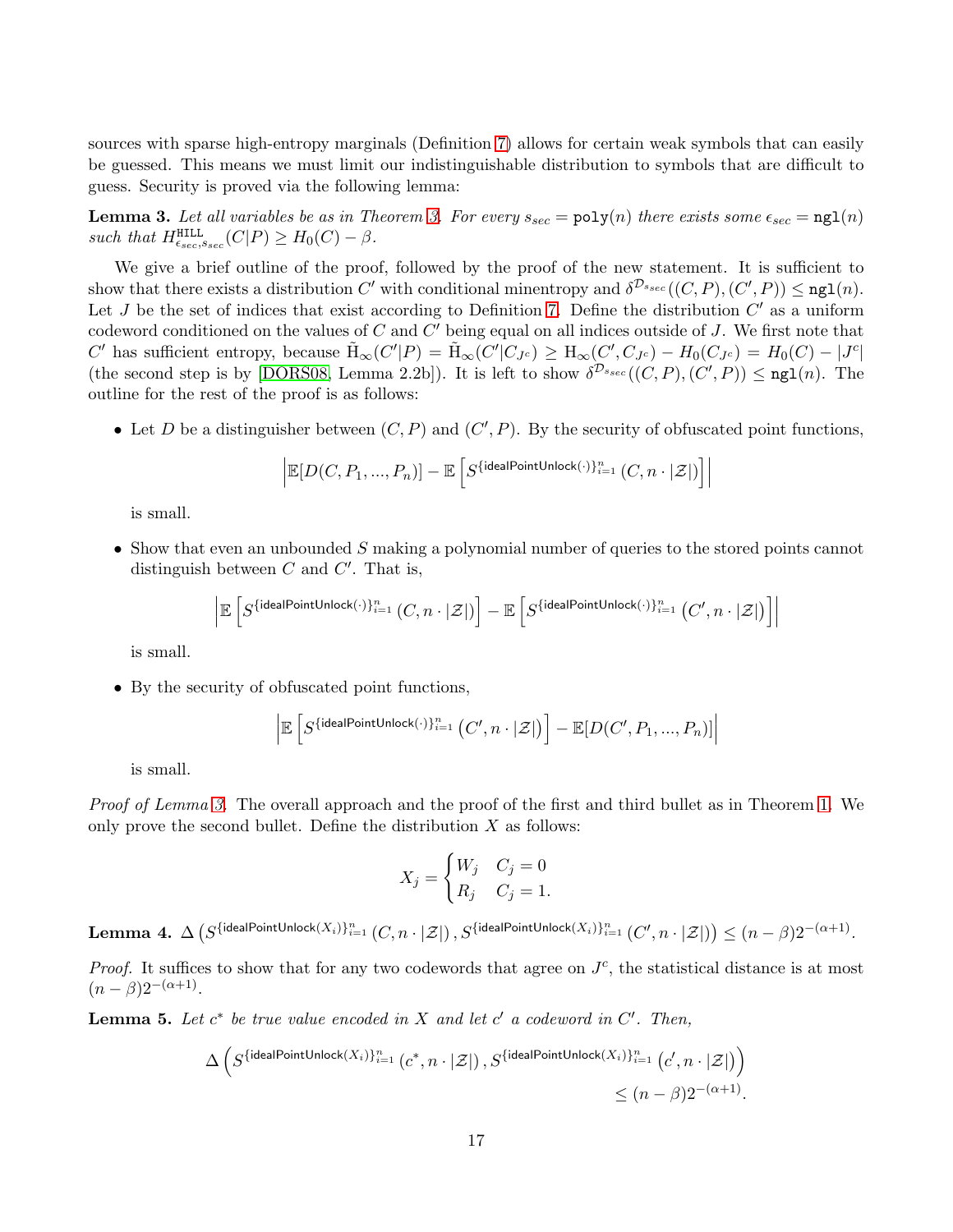*Proof.* Recall that for all  $j \in J$ ,  $H_{\infty}(W_j | View(S)) \ge \alpha$ . The only information about the correct value of  $c_j^*$  is contained in the query responses. When all responses are 0 the view of S is identical when presented with  $c^*$  or  $c'$ . We now show that for any value of  $c^*$  all queries on  $j \in J$  return 0 with probability  $1-2^{-\alpha+1}$ . Suppose not. That is, suppose the probability of at least one nonzero response on index j is >  $2^{-(\alpha+1)}$ . Since w, w' are independent of r<sub>j</sub>, the probability of this happening when  $c_j^* = 1$  is at most  $q/\mathcal{Z}$  or equivalently  $2^{-\log |\mathcal{Z}| + \log q}$ . Thus, it must occur with probability:

$$
2^{-\alpha+1} < \Pr[\text{non zero response location } j] \\
= \Pr[c_j^* = 1] \Pr[\text{non zero response location } j \land c_j^* = 1] \\
+ \Pr[c_j^* = 0] \Pr[\text{non zero response location } j \land c_j^* = 0] \\
\leq 1 \times 2^{-\log |\mathcal{Z}| + \log q} + 1 \times \Pr[\text{non zero response location } j \land c_j^* = 0] \tag{3}
$$

We now show that for  $\alpha \leq \log |\mathcal{Z}| - \log q$ :

<span id="page-17-0"></span>**Claim 1.** If W is a source with  $\beta$ -sparse  $\alpha$ -entropy q-marginals over Z, then  $\alpha \leq \log |\mathcal{Z}| - \log q$ .

*Proof.* Let  $J \subset \{1, ..., n\}$  the set of good indices. It suffices to show that there exists an S making q queries such that for some

$$
j\in J, \tilde{\mathrm{H}}_\infty(W_j|S^{\{\text{idealPointUnlock}(X_i)\}_{i=1}^n})\leq \log |\mathcal{Z}| - \log q.
$$

Let  $j \in J$  be some arbitrary element of J and denote by  $w_{j,1},...,w_{j,q}$  the q most likely outcomes of  $W_j$  (breaking ties arbitrarily). Then  $\sum_{i=1}^q \Pr[W_j = w_{j,i}] \ge q/|\mathcal{Z}|$ . Suppose not. This means that there is some  $w_{j,i}$  with probability  $Pr[W_j = w_{j,i}] < 1/|\mathcal{Z}|$ . Since there are  $\mathcal{Z} - q$  remaining possible values of  $W_j$ for their total probability to be at least  $1 - q/|\mathcal{Z}|$  at least of these values has probability at least  $1/\mathcal{Z}$ . This contradicts the statement  $w_{j,1},...,w_{j,q}$  are the most likely values. Consider S that queries the jth oracle on  $w_{j,1},...,w_{j,q}$ . Denote by *Bad* the random variable when  $W_j \in \{w_{j,1},...,w_{j,q}\}\$  After these queries the remaining minentropy is at most:

$$
\tilde{H}_{\infty}(W_j|S^{J_W(\cdot,\cdot)})
$$
\n
$$
= -\log \left( \Pr[Bad = 1] \times 1 + \Pr[Bad = 0] \times \max_{w} \Pr[W_j = w | Bad = 0] \right)
$$
\n
$$
\leq -\log \left( \Pr[Bad = 1] \times 1 \right)
$$
\n
$$
= -\log \left( \frac{q}{|\mathcal{Z}|} \right) = \log |\mathcal{Z}| - \log q
$$

This completes the proof of Claim [1.](#page-17-0)

Rearranging terms in Equation [3,](#page-17-1) we have:

Pr[non zero response location  $j \wedge c_j = 0$ ] >  $2^{-\alpha+1} - 2^{-(\log|\mathcal{Z}| - \log q)} = 2^{-\alpha}$ 

When there is a 1 response and  $c<sub>i</sub> = 0$  this means that there is no remaining minentropy. If this occurs with over  $2^{-\alpha}$  probability this violates the condition on W (Definition [7\)](#page-14-1). By the union bound over the indices  $j \in J$  the total probability of a 1 in J is at most  $(n - \beta)2^{-\alpha+1}$ . Recall that  $c^*, c'$  match on all indices outside of J. Thus, for all  $c^*, c'$  the statistical distance is at most  $(n - \beta)2^{-\alpha+1}$ . This concludes the proof of Lemma [5.](#page-16-1)  $\Box$ 

Lemma [4](#page-16-2) follows by averaging over all points in  $C'$ .

This completes the proof of Lemma [3](#page-16-0) and the security analysis of Construction [2.](#page-15-0)

<span id="page-17-1"></span> $\Box$ 

 $\Box$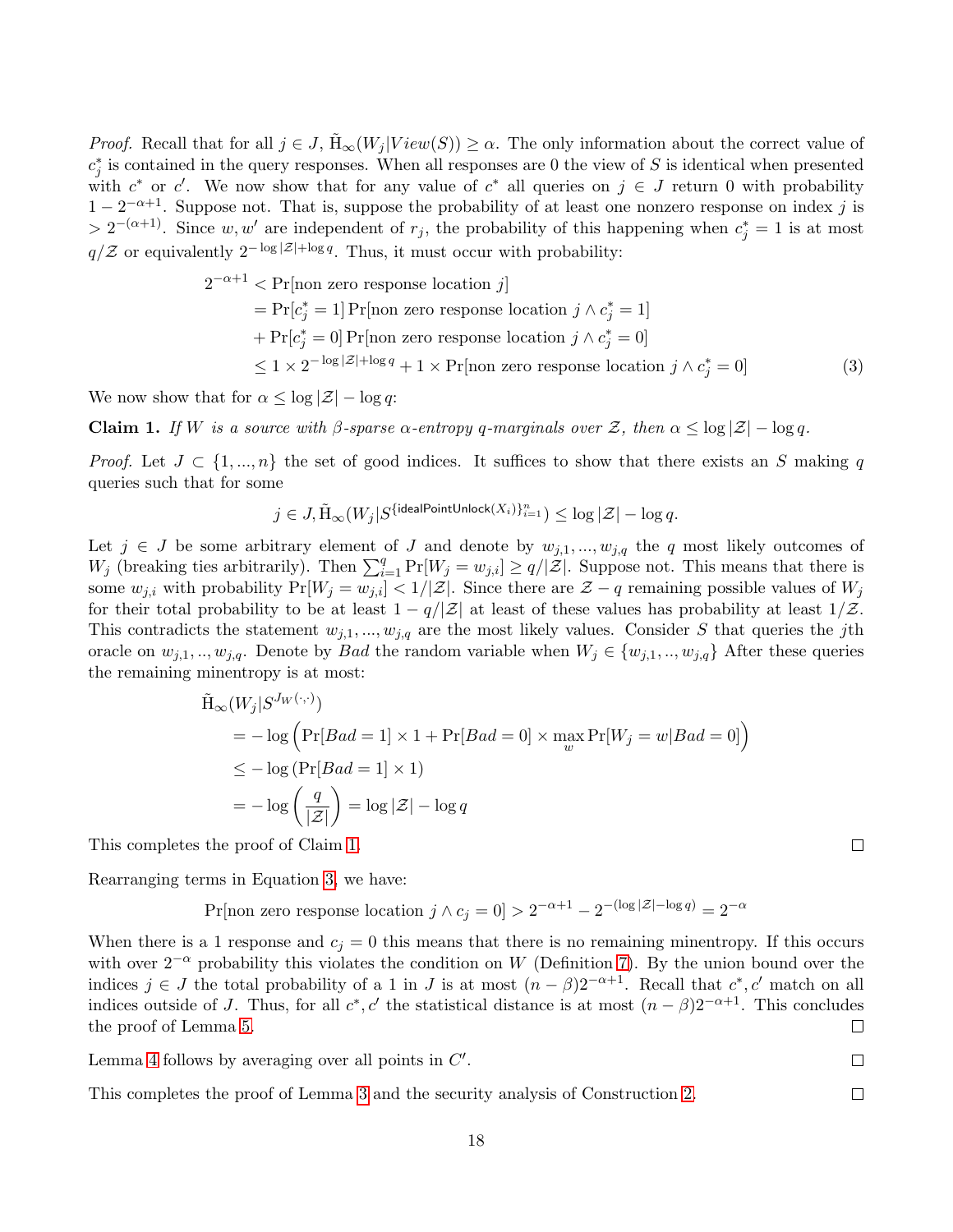Correctness We now argue correctness of Construction [2.](#page-15-0) We first assume ideal functionality of the obfuscated point functions. Consider a coordinate j for which  $c_j = 1$ . Since w' is chosen independently of the points  $r_j$ , and  $r_j$  is uniform,  $Pr[r_j = w'_j] = 1/|\mathcal{Z}|$ . Thus, the probability of at least one  $1 \to 0$  bit flip (the random choice  $r_i$  being the same as  $w'_i$ ) is  $\leq n(1)/|\mathcal{Z}|$ ). Note in the case that  $r_j = w_j$ , a  $1 \to 0$ bit flip if it is also the case that  $r_j = w'_j$ . Thus, we can bound overall probability of  $1 \to 0$  flips by this probability. Since there are at most t locations for which  $w_j \neq w'_j$  there are at most  $t \neq 0 \rightarrow 1$  bit flips in c, which the code will correct with probability  $1 - \delta_{code}$ , because c was chosen uniformly. Finally, since each obfuscated point function is correct with probability  $1 - \gamma$ , Construction [2](#page-15-0) is correct with error at most  $\delta_{code} + n(1/|\mathcal{Z}| + \gamma)$ .

 $\Box$ 

#### 5.1 Discussion

**Entropy vs. Error Rate** The minimum entropy necessary to satisfy Definition [7](#page-14-1) is  $\omega(\log \lambda)$  (for example, when all symbols are completely dependent but are all individually unguessable). The construction corrects a constant fraction of errors. When  $n = \lambda^{1/c}$  then the entropy is smaller than the number of errors  $m = \omega(\log \lambda) < \Theta(n) = \lambda^{1/c}$ .

**Output Length** The extractor that follows Construction [2](#page-15-0) can output  $H_0(C) - \beta - 2 \log(1/\epsilon_{sec})$  bits using standard information-theoretic techniques (such as the average-case leftover hash lemma [\[DORS08,](#page-26-2) Lemma [2](#page-15-0).2b, Lemma 2.4.]). To get a longer output, Construction 2 can be run multiple (say,  $\mu$ ) times with the same input and independent randomness to get multiple values  $c$ , concatenate them, and extract from the concatenation, to obtain an output of sufficient length  $\mu(H_0(C) - \beta) - 2 \log(1/\epsilon_{sec})$ . The goal is to get an output long enough to use as a pseudorandom generator seed: once the seed is obtained, it can be used to generate arbitrary polynomial-length  $r$ , just like Construction [1.](#page-11-0)

**Further Improvement** If most codewords have Hamming weight close to  $1/2$ , we can decrease the error tolerance needed from the code from t to about  $t/2$ , because roughly half of the mismatches between w and w' occur where  $c_j = 1$ .

Reusability Even though Construction [2](#page-15-0) uses composable obfuscated point functions, it is not reusable for the set of distributions with sparse high-entropy marginals. Definition [7](#page-14-1) allows sources with some "weak" symbols that can be completely learned by an adversary observing  $p$ . If a source is enrolled multiple times this partial information may add up over time to reveal the original value  $w_1$ . However, Alamelou et al. [\[ABC](#page-24-9)<sup>+</sup>18] noted if all marginals are high entropy, that is  $J = \{1, ..., n\}$ , then the construction leaks no partial information and is a reusable fuzzy extractors. Reusability depends on the composability of the underlying digital locker.

#### <span id="page-18-0"></span>5.2 Characterizing sources satisfying Definition [7](#page-14-1)

Definition [7](#page-14-1) is an inherently adaptive definition and a little unwieldy. In this section, we partially characterize sources that satisfy Definition [7.](#page-14-1) The majority of the difficulty in characterizing Definition [7](#page-14-1) is that different symbols may be dependent, so an equality query on symbol  $i$  may reshape the distribution of symbol j. In the examples that follow we denote the adversary by  $S$  as the simulator in Definition [2.](#page-7-0) We first show some sources that have sparse high-entropy marginals and then show sources with high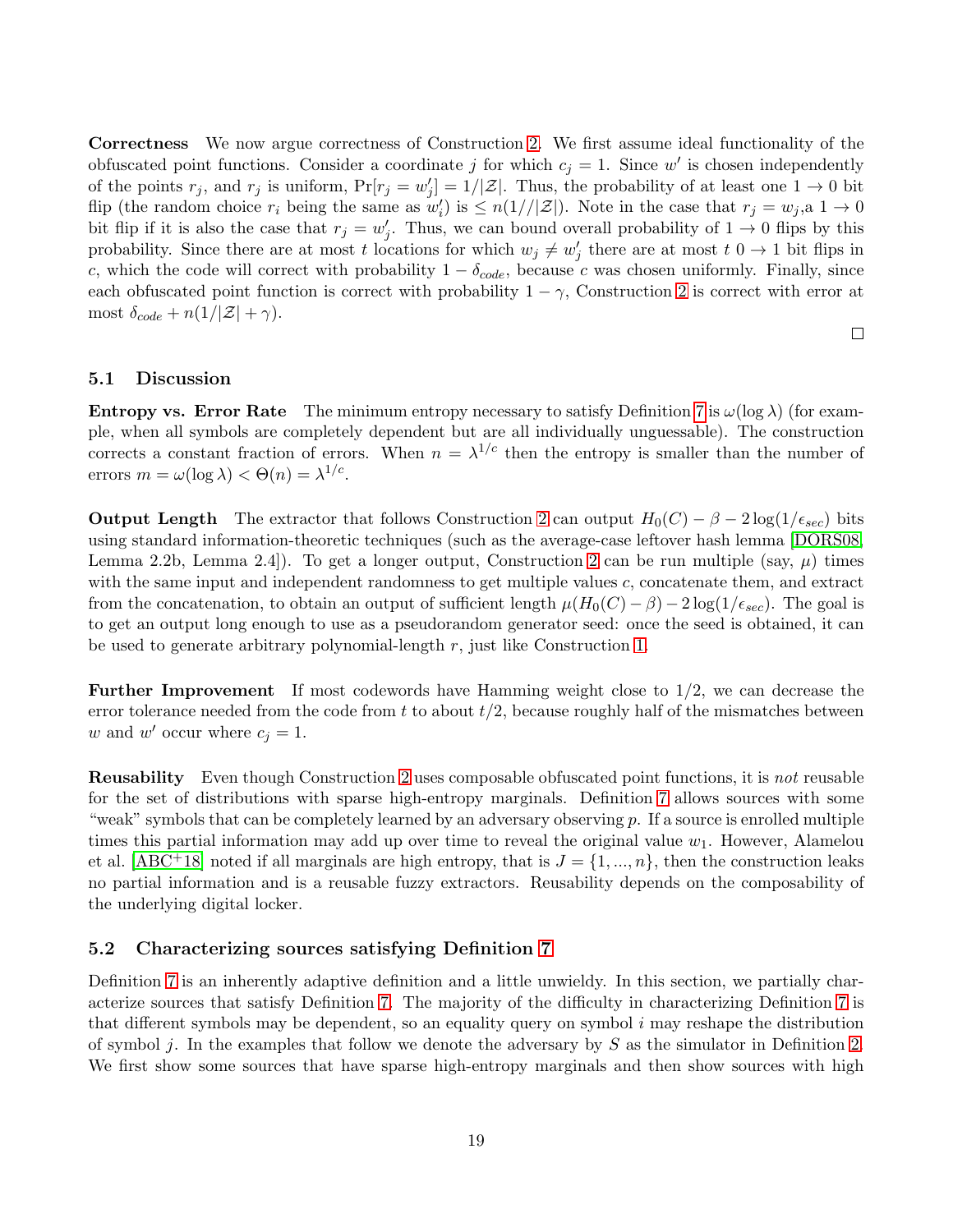overall entropy that do not have sparse high-entropy marginals. We begin with the case of independent symbols.

<span id="page-19-1"></span>**Proposition 2.** Let  $W = W_1, ..., W_n$  be a source in which all symbols  $W_j$  are mutually independent. Let  $\alpha$  be a parameter. Let  $J \subset \{1, ..., n\}$  be a set of indices such that for all  $j \in J$ ,  $H_{\infty}(W_j) \geq \alpha$ . Then for any q, W is a source with  $(n - |J|)$ -sparse  $(\alpha - \log(q + 1))$ -entropy q-marginals. In particular, when  $\alpha = \omega(\log n)$  and  $q = \text{poly}(n)$ , then W is a source with  $(n - |J|)$ -sparse  $\omega(\log n)$ -entropy q-marginals.

*Proof.* It suffices to show that for all  $j \in J$ ,  $\tilde{H}_{\infty}(W_j | View(S(\cdot))) = \alpha - \log(q+1)$  where S is allowed q queries to the oracles  $\{\text{idealUnlock}(W_i)\}_{i=1}^n$ . We can ignore queries for all symbols but the jth, as the symbols are independent. Furthermore, without loss of generality, we can assume that no duplicate queries are asked, and that the adversary is deterministic (S can calculate the best coins). Let  $A_1, A_2, \ldots, A_q$  be the random variables representing the oracle answers for an adversary  $S$  making  $q$  queries about the *i*th symbol. Each  $A_k$  is just a bit, and at most one of them is equal to 1 (because duplicate queries are disallowed). Thus, the total number of possible responses is  $q + 1$ . Thus, we have the following,

$$
\tilde{H}_{\infty}(W_j|View(S(\cdot))) = \tilde{H}_{\infty}(W_j|A_1, \dots, A_q)
$$
  
=  $H_{\infty}(W_j) - |A_1, \dots, A_q|$   
=  $\alpha - \log(q + 1)$ ,

where the second line follows from the first by [\[DORS08,](#page-26-2) Lemma 2.2].

Fuller, Meng, and Reyzin [\[FMR13,](#page-26-3) [FMR20\]](#page-26-12) construct a computational fuzzy extractor for symbol-fixing sources, where each symbol is either uniform or a fixed symbol (symbol-fixing sources were introduced by Kamp and Zuckerman [\[KZ07\]](#page-27-14)). Proposition [2](#page-19-1) shows that Definition [7](#page-14-1) captures, in particular, this class of distributions. However, Definition [7](#page-14-1) captures more distributions. We now consider more complicated distributions where symbols are not independent.

<span id="page-19-0"></span>**Proposition 3.** Let  $f : \{0,1\}^e \rightarrow \mathcal{Z}^n$  be a function. Furthermore, let  $f_j$  denote the restriction of f's output to its jth coordinate. If for all j,  $f_j$  is injective then  $W = f(U_e)$  is a source with 0-sparse  $(e - \log(q + 1))$ -entropy q-marginals.

Proof. f is injective on each symbol, so

$$
\tilde{H}_{\infty}(W_j|View(S)) = \tilde{H}_{\infty}(U_e|View(S)).
$$

Consider a query  $q_k$  on symbol j. There are two possibilities: either  $q_k$  is not in the image of  $f_j$ , or  $q_k$  can be considered a query on the preimage  $f_j^{-1}(q_k)$ . Then (by assuming S knows f) we can eliminate queries which correspond to the same value of  $U_e$ . Then the possible responses are strings with Hamming weight at most 1 (like in the proof of Claim [2\)](#page-19-1), and by [\[DORS08,](#page-26-2) Lemma 2.2] we have for all j,  $H_{\infty}(W_j | View(S)) \geq H_{\infty}(W_j) - log(q + 1).$  $\Box$ 

Note the total entropy of a source in Proposition [3](#page-19-0) is e, so there is a family of distributions with total entropy  $\omega(\log n)$  for which Construction [2](#page-15-0) is secure. For these distributions, all the coordinates are as dependent as possible: one determines all others. We can prove a slightly weaker claim when the correlation between the coordinates  $W_j$  is arbitrary:

<span id="page-19-2"></span>**Proposition 4.** Let  $W = W_1, ..., W_n$ . Suppose that for all j,  $H_{\infty}(W_j) \ge \alpha$ , and that  $q \le 2^{\alpha}/4$  (this holds asymptotically, in particular, if q is polynomial and  $\alpha$  is super-logarithmic). Then W is a source with 0-sparse  $(\alpha - 1 - \log(q + 1))$ -entropy q-marginals.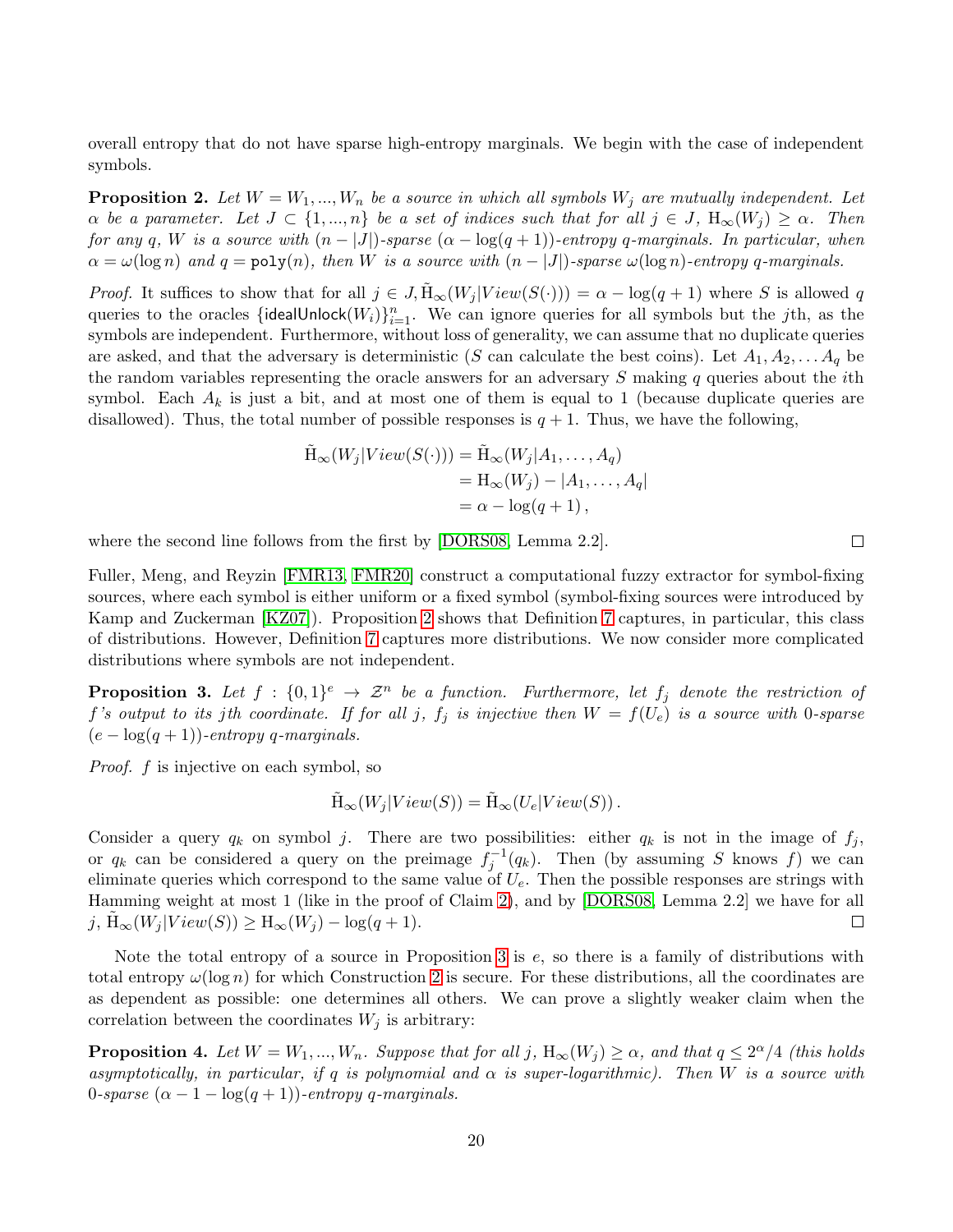Proof. Intuitively, the claim is true because the oracle is not likely to return 1 on any query. Formally, we proceed by induction on oracle queries, using the same notation as in the proof of Proposition [2.](#page-19-1) Our inductive hypothesis is that  $Pr[A_1 \neq 0 \vee \cdots \vee A_{i-1} \neq 0] \leq (i-1)2^{1-\alpha}$ . If the inductive hypothesis holds, then, for each  $j$ ,

<span id="page-20-0"></span>
$$
H_{\infty}(W_j|A_1 = \dots = A_{i-1} = 0) \ge \alpha - 1.
$$
\n(4)

This is true for  $i = 1$  by the condition of the theorem. It is true for  $i > 1$  because, as a consequence of the definition of  $H_{\infty}$ , for any random variable X and event  $E$ ,  $H_{\infty}(X|E) \geq H_{\infty}(X) + \log \Pr[E]$ ; and  $(i-1)2^{1-\alpha} \leq 2q2^{-\alpha} \leq 1/2$ . We now show that  $Pr[A_1 \neq 0 \vee \cdots \vee A_i \neq 0] \leq i2^{1-\alpha}$ , assuming that  $Pr[A_1 \neq 0 \vee \cdots \vee A_{i-1} \neq 0] \leq (i-1)2^{1-\alpha}.$ 

$$
\Pr[A_1 \neq 0 \lor \cdots \lor A_{i-1} \neq 0 \lor A_i \neq 0]
$$
\n
$$
= \Pr[A_1 \neq 0 \lor \cdots \lor A_{i-1} \neq 0] + \Pr[A_1 = \cdots = A_{i-1} = 0 \land A_i = 1]
$$
\n
$$
\leq (i-1)2^{1-\alpha} + \Pr[A_i = 1 | A_1 = \cdots = A_{i-1} = 0]
$$
\n
$$
\leq (i-1)2^{1-\alpha} + \max_{j} 2^{-H_{\infty}(W_j|A_1 = \cdots = A_{i-1} = 0)}
$$
\n
$$
\leq (i-1)2^{1-\alpha} + 2^{1-\alpha}
$$
\n
$$
= i2^{1-\alpha}
$$

(where the third line follows by considering that to get  $A_i = 1$ , the adversary needs to guess some  $W_j$ , and the fourth line follows by [\(4\)](#page-20-0)). Thus, using  $i = q + 1$  in (4), we know  $H_{\infty}(W_i | A_1 = \cdots = A_q = 0) \ge \alpha - 1$ . Finally this means that

$$
\tilde{H}_{\infty}(W_j|A_1,\ldots,A_q) \ge -\log\left(2^{-H_{\infty}(W_j|A_1=\cdots=A_q=0)}\Pr[A_1=\cdots=A_q=0]+1\cdot\Pr[A_1\neq 0\vee\cdots\vee A_q\neq 0]\right)
$$
\n
$$
\ge -\log\left(2^{-H_{\infty}(W_j|A_1=\cdots=A_q=0)}+q2^{1-\alpha}\right)
$$
\n
$$
\ge -\log\left((q+1)2^{1-\alpha}\right)=\alpha-1-\log(q+1).
$$

This completes the proof of Proposition [4.](#page-19-2)

#### 5.2.1 Negative Examples

Propositions [2](#page-19-1) and [3](#page-19-0) rest on there being no easy "entry" point to the distribution. This is not always the case. Indeed it is possible for some symbols to have very high entropy but lose all of it after equality queries.

**Proposition 5.** Let  $p = (poly(\lambda))$  and let  $f_1, ..., f_n$  be injective functions where  $f_j : \{0,1\}^{j \times log p} \to \mathcal{Z}$ .<sup>[13](#page-20-1)</sup> Then define the distribution  $U_n$  and consider  $W_1 = f_1(U_{1,\dots,\log p}), W_2 = f_2(U_{1,\dots,2\log p}), \dots, W_n = f_n(U)$ . There is an adversary making  $p \times n$  queries such that  $H_{\infty}(W|View(S(\cdot))) = 0$ .

*Proof.* Let x be the true value for  $U_{p \times n}$ . We present an adversary S that completely determines x. S computes  $y_1^1 = f_1(x_1^1), ..., y_1^p = f(x_1^p)$ <sup>p</sup><sub>1</sub>). Then S queries on  $(y_1)$ , ...,  $(y_p)$  to the first oracle, exactly one answer returns 1. Let this value be  $y_1^*$  and its preimage  $x_1^*$ . Then S computes  $y_2^1 = f_2(x_1^*, x_2^1), ..., y_2^p = f_2(x_1^*, x_2^p)$  $\binom{p}{2}$ and queries  $y_2^1, ..., y_2^p$  $_2^p$ . Again, exactly one of these queries returns 1. This process is repeated until all of x is recovered (and thus  $w$ ).  $\Box$ 

<span id="page-20-1"></span><sup>&</sup>lt;sup>13</sup>Here we assume that  $|\mathcal{Z}| \geq n \times \log p$ , that is the source has a small number of symbols.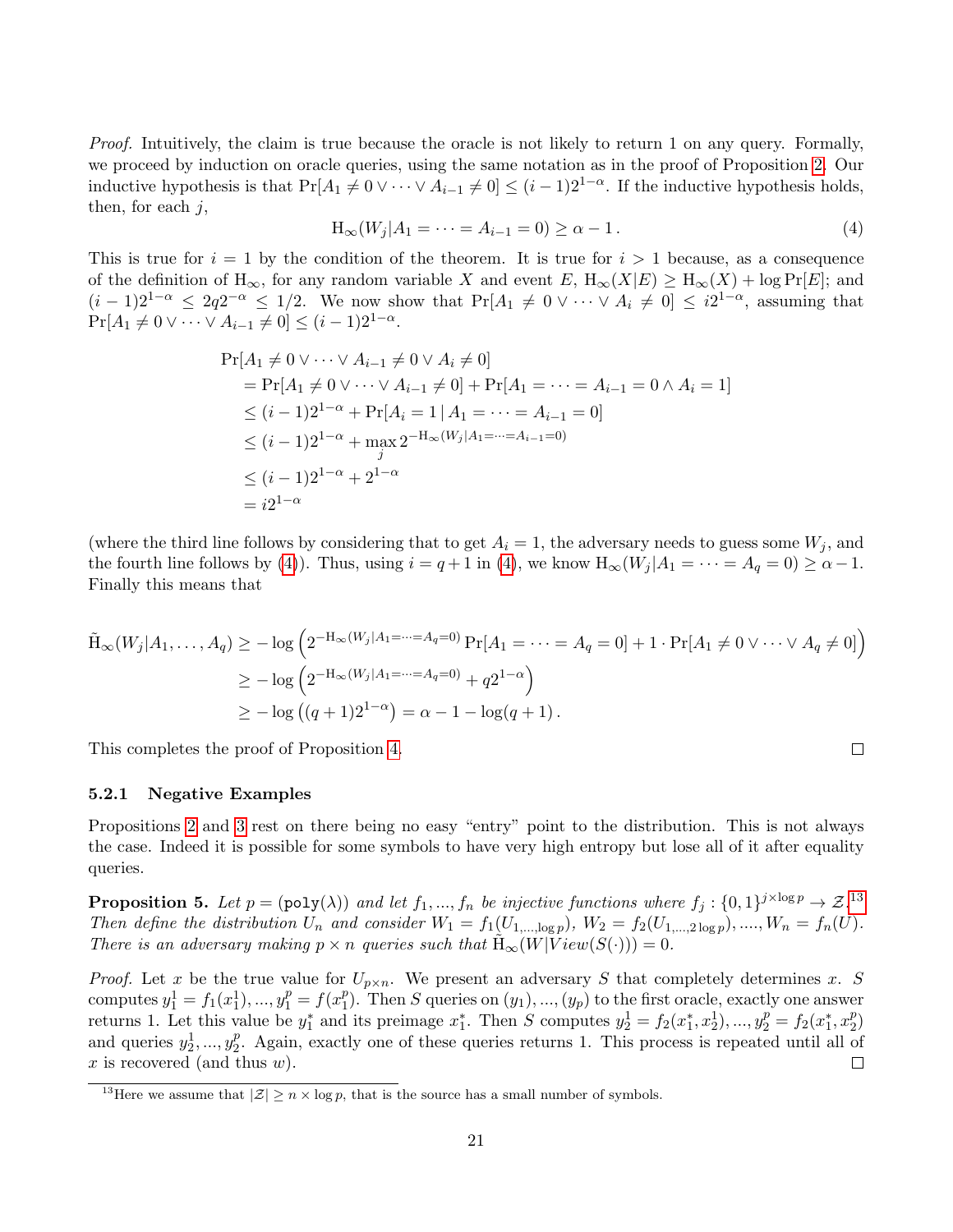The previous example relies on an adversary's ability to determine a symbol from the previous symbols. We formalize this notion next. We define the entropy jump of a source as the remaining entropy of a symbol when previous symbols are known:

**Definition 10.** Let  $W = W_1, ..., W_n$  be a source under ordering  $i_1, ..., i_n$ . The jump of a symbol  $i_j$  is  $\text{Jump}(i_j) = \max_{w_{i_1},...,w_{i_{j-1}}} H_0(W_{i_j}|W_{i_1} = w_{i_1},...,W_{i_{j-1}} = w_{i_{j-1}}).$ 

An adversary who can learn symbols in succession can eventually recover the entire secret. In order for a source to have sparse high-entropy marginals, the adversary must get "stuck" early enough in this recovery process. This translates to having a super-logarithmic jump early enough.

**Proposition 6.** Let W be a distribution and let q be a parameter, if there exists an ordering  $i_1, ..., i_n$  such that for all  $j \leq n-\beta+1$ , Jump $(i_j) = \log q/(n-\beta+1)$ , then W is not a source with  $\beta$ -sparse high-entropy q-marginals.

*Proof.* For convenience relabel the ordering that violates the condition as  $1, ..., n$ . We describe an unbounded adversary S that determines  $W_1, ..., W_{n-\beta+1}$ . As before S queries the  $q/n$  possible values for  $W_1$ and determines W<sub>1</sub>. Then S queries the (at most)  $q/(n - \beta + 1)$  possible values for W<sub>2</sub>|W<sub>1</sub>. This process is repeated until  $W_{n-\beta+1}$  is learned.  $\Box$ 

Presenting a sufficient condition for security is difficult as S may interleave queries to different symbols.

### 6 Information-Theoretic Construction for Sparse Block Sources

The construction in this section has information-theoretic security, in contrast to only computational security of the previous two constructions. It uses symbol-by-symbol condensers to reduce the alphabet size while preserving most of the entropy, and then applies a standard fuzzy extractor to the resulting string. This construction requires less entropy from each symbol than the previous construction; however, it places more stringent independence requirements on the symbols. It tolerates a linear number of errors.

**Sparse Block Sources** This construction works for sources  $W = W_1, ..., W_n$  over  $\mathcal{Z}^n$  in which enough symbols  $W_j$  contribute fresh entropy conditioned on previous symbols. We call this such sources sparse block sources, weakening the notion of block sources (introduced by Chor and Goldreich [\[CG88\]](#page-25-7)), which require every symbol to contribute fresh entropy.

**Definition 11.** A distribution  $W = W_1, ..., W_n$  is an  $(\alpha, \beta)$ -sparse block source if there exists a set of indices J where  $|J| \geq n - \beta$  such that the following holds:

$$
\forall j \in J, \forall w_1, ..., w_{j-1} \in W_1, ..., W_{j-1}, H_{\infty}(W_j | W_1 = w_1, ..., W_{j-1} = w_{j-1}) \ge \alpha.
$$

The choice of conditioning on the past is arbitrary: a more general sufficient condition is that there exists some ordering of indices where most items have entropy conditioned on all previous items in this ordering (for example, is possible to consider a sparse reverse block source [\[Vad03\]](#page-28-5)).

The Condense-then-Fuzzy-Extract Construction The construction first condenses entropy from each symbol of the source and then applies a fuzzy extractor to the condensed symbols. We'll denote the fuzzy extractor on the smaller alphabet as (Gen', Rep'). A condenser is like a randomness extractor but the output is allowed to be slightly entropy deficient. Efficient condensers are known with smaller entropy loss than possible for randomness extractors (for example k-wise independent hashes [\[DPW14\]](#page-26-13)).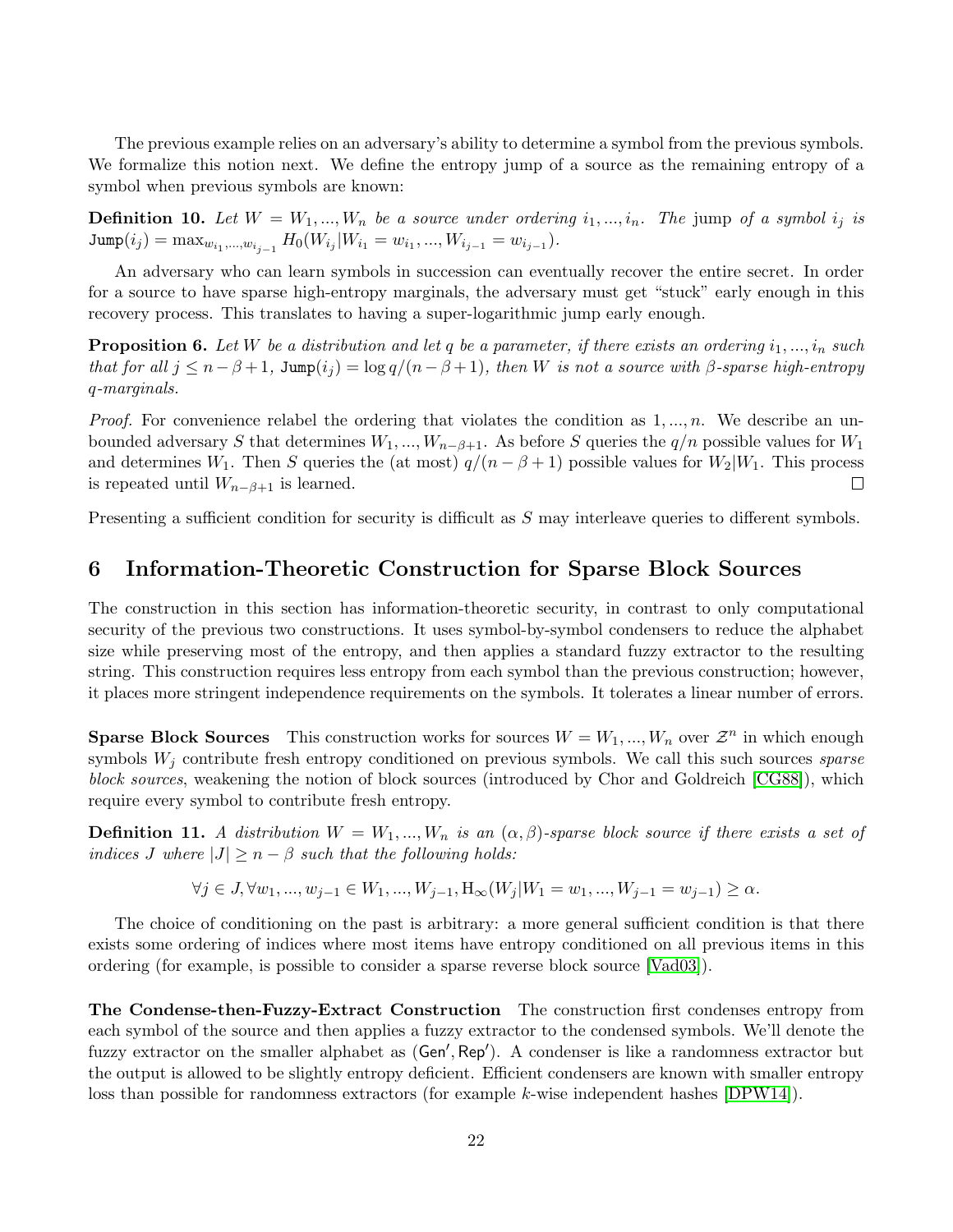**Definition 12.** A function cond :  $\mathcal{Z} \times \{0,1\}^d \to \mathcal{Y}$  is a  $(m,\tilde{m}, \epsilon)$ -randomness condenser if whenever  $H_{\infty}(W) \geq m$ , then there exists a distribution Y with  $H_{\infty}(Y) \geq \tilde{m}$  and (cond(W, seed), seed)  $\approx_{\epsilon}$  (Y, seed).

The main idea of the construction it tolerates errors on the large alphabet (before condensing) while the entropy loss for the error correction is incurred on a smaller alphabet (after condensing). For correctness the only requirement on the condenser is deterministic behavior when the seed is fixed.

<span id="page-22-3"></span>**Construction 3.** Let  $\mathcal{Z}$  be an alphabet and let  $W = W_1, ..., W_n$  be a distribution over  $\mathcal{Z}^n$ . We describe Gen, Rep as follows:

Rep

Gen

1. Input: 
$$
w = w_1, ..., w_n
$$
  
\n2. For  $j = 1, ..., n$ :  
\n(i) Sample seed<sub>i</sub>  $\leftarrow \{0, 1\}^d$ .  
\n(ii) Set  $v_i = \text{cond}(w_i, seed_i)$ .  
\n3. Set  $(r, p') \leftarrow \text{Gen}'(v_1, ..., v_n)$ .  
\n4. Set  $p = (p', seed_1, ..., seed_n)$ .  
\n5. Output  $(r, p)$ .

\n- 1. *Input:* 
$$
(w', p = (p', seed_1, \ldots, seed_n))
$$
\n- 2. For  $j = 1, \ldots, n$ :
\n- (i) Set  $v'_i = \text{cond}(w'_i, seed_i)$ .
\n- 3. Output  $r = \text{Rep}'(v', p')$ .
\n

The following theorem shows the security of this construction.

<span id="page-22-2"></span>**Theorem 4.** Let W be a family of  $(\alpha = \Omega(1), \beta \leq n(1 - \Theta(1)))$ -sparse block sources over  $\mathcal{Z}^n$  and let cond :  $\mathcal{Z} \times \{0,1\}^d \to \mathcal{Y}$  be a  $(\alpha, \tilde{\alpha}, \epsilon_{cond})$ -randomness conductor. Define V as the family of all distributions with minentropy at least  $\tilde{\alpha}(n-\beta)$  and let  $(\mathsf{Gen}', \mathsf{Rep}')$  be  $(\mathcal{Y}^n, \mathcal{V}, \kappa, t, \epsilon_{fext})$ -fuzzy extractor with error  $\delta$ .<sup>[14](#page-22-0)</sup> Then (Gen, Rep) is a  $(\mathcal{Z}^n, \mathcal{W}, \kappa, t, n\epsilon_{cond} + \epsilon_{fext})$ -fuzzy extractor with error  $\delta$ .

*Proof.* Let  $W \in \mathcal{W}$ . It suffices to argue correctness and security. We first argue correctness.

**Correctness:** When  $w_i = w'_i$ , then  $cond(w_i, seed_i) = cond(w'_i, seed_i)$  and thus  $v_i = v'_i$ . Thus, for all  $w, w'$  where  $dis(w, w') \leq t$ , then  $dis(v, v') \leq t$ . Then by correctness of  $(Gen', Rep'), Pr[(r, p) \leftarrow$  $Gen'(v) \wedge r' \leftarrow Rep(v', p) \wedge r' = r] \geq 1 - \delta.$ 

**Security:** We now argue security. Denote by seed the random variable consisting of all  $n$  seeds and  $V$ the entire string of generated  $V_1, ..., V_n$ . To show that

$$
R|P, seed \approx_{n\epsilon_{cond}+\epsilon_{fext}} U|P, seed,
$$

it suffices to show that  $H_{\infty}(V | seed)$  is  $n\epsilon_{cond}$  close to a distribution with average minentropy  $\tilde{\alpha}(n - \beta)$ . The lemma then follows by the security of  $(\mathsf{Gen}', \mathsf{Rep}')$ .<sup>[15](#page-22-1)</sup>

<span id="page-22-0"></span><sup>&</sup>lt;sup>14</sup>We actually need (Gen', Rep') to be an average case fuzzy extractor (see [\[DORS08,](#page-26-2) Definition 4] and the accompanying discussion). Most known constructions of fuzzy extractors are average-case fuzzy extractors. For simplicity we refer to Gen', Rep' as simply a fuzzy extractor.

<span id="page-22-1"></span> $15$ Note, again, that (Gen', Rep') must be an average-case fuzzy extractor. Most known constructions are average-case and we omit this notation.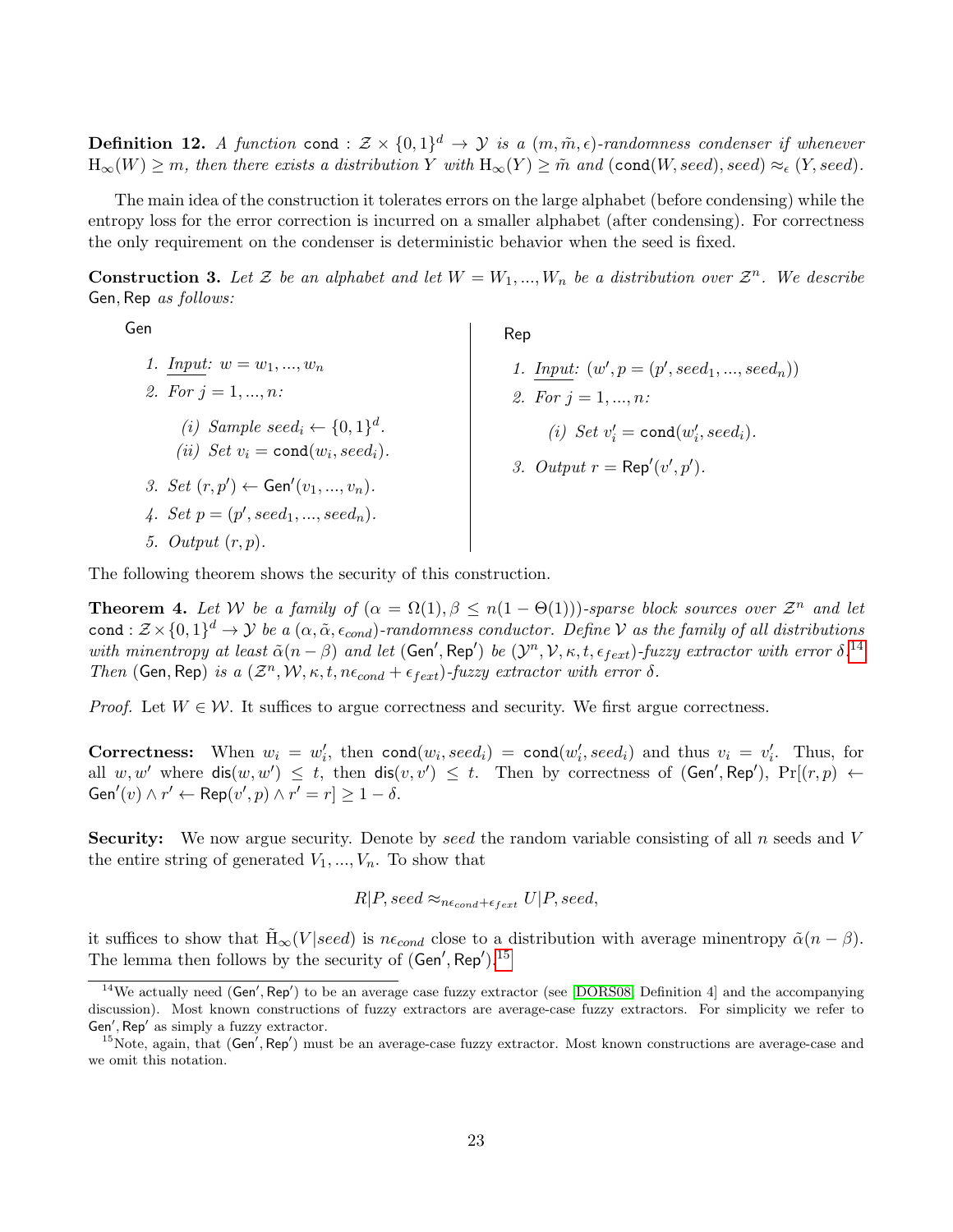We now argue that there exists a distribution Y where  $H_{\infty}(Y | seed) \geq \tilde{\alpha}(n-\beta)$  and  $(V, seed_1, ..., seed_n) \approx$  $(Y, seed_1, ..., seed_n)$ . First note since W is  $(\alpha, \beta)$  sparse block source that there exists a set of indices J where  $|J| \geq n - \beta$  such that the following holds:

$$
\forall j \in J, \forall w_1, ..., w_{j-1} \in W_1, ..., W_{j-1}, H_{\infty}(W_j | W_1 = w_1, ..., W_{j-1} = w_{j-1}) \ge \alpha.
$$

Then consider the first element of  $j_1 \in J$ ,  $\forall w_1, ..., w_{j_1-1} \in W_1, ..., W_{j_1-1}$ ,

$$
H_{\infty}(W_{j_1}|W_1=w_1,...,W_{j_1-1}=w_{j_1-1})\geq \alpha.
$$

Thus, there exists a distribution  $Y_{j_1}$  with  $\tilde{H}_{\infty}(Y_{j_1} | seed_{j_1}) \geq \tilde{\alpha}$  such that

$$
(\text{cond}(W_{j_1},seed_{j_1}),seed_{j_1}, W_1,...,W_{j_1-1}) \approx_{\epsilon_{cond}} (Y_{j_1},seed_{j_1}, W_1,...,W_{j_1-1})
$$

and since  $(seed_1, ..., seed_{j_1})$  are independent of these values

$$
(\text{cond}(W_{j_1},seed_{j_1}), W_{j_1-1}, ..., W_1, seed_{j_1}, ..., seed_1) \approx_{\epsilon_{cond}} (Y_{j_1}, W_{j_1-1}, ..., W_1, seed_{j_1}, ..., seed_1).
$$

Consider the random variable

$$
Z_{j_1} = (Y_{j_1}, \texttt{cond}(W_{j_1-1}, seed_{j_1-1}), ..., \texttt{cond}(W_1, seed_1))
$$

and note that

$$
\tilde{H}_{\infty}(Z_{j_1} | seed_1, ..., seed_{j_1}) \ge \alpha'.
$$

Applying a deterministic function does not increase statistical distance and thus,

$$
(\texttt{cond}(W_{j_1},seed_{j_1}), \texttt{cond}(W_{j_1-1},seed_{j_1-1}),.., \texttt{cond}(W_1,seed_1),seed_{j_1},...,seed_1)\\ \approx_{ne_{cond}}(Z_{j_1},seed_{j_1},...,seed_1)
$$

By a hybrid argument there exists a distribution Z with  $\tilde{H}_{\infty}(Z|seed) \geq \tilde{\alpha}(n-\beta)$  where

$$
(\texttt{cond}(W_n, seed_n), ..., \texttt{cond}(W_1, seed_1), seed_n, ..., seed_1) \\ \approx_{n\epsilon_{cond}}(Z, seed_n, ..., seed_1).
$$

This completes the proof of Theorem [4.](#page-22-2)

Overcoming Proposition [1](#page-2-5) Proposition [1](#page-2-5) shows that no fuzzy extractor can be secure for all sources of a given minentropy  $m < \log |B_t|$ . Construction [3](#page-22-3) supports sparse block sources whose overall entropy is less than  $\log |B_t|$ . The structure of a sparse block source implies that  $H_{\infty}(W) \ge \alpha(n-\beta) = \Theta(n)$ . We assume that  $H_{\infty}(W) = \Theta(n)$ . Using standard fuzzy extractors (for Gen', Rep') it is possible to correct  $t = \Theta(n)$  errors, yielding  $\log |B_t| > \Theta(n)$  when  $|\mathcal{Z}| = \omega(1)$ .

### Acknowledgements

The authors are grateful to Nishanth Chandran, Nir Bitansky, Sharon Goldberg, Gene Itkis, Bhavana Kanukurthi, and Mayank Varia for helpful discussions, creative ideas, and important references.

Adam Smith performed this work while on the faculty of the Pennsylvania State University's Department of Computer Science and Engineering. The research was partly supported by NSF awards 0747294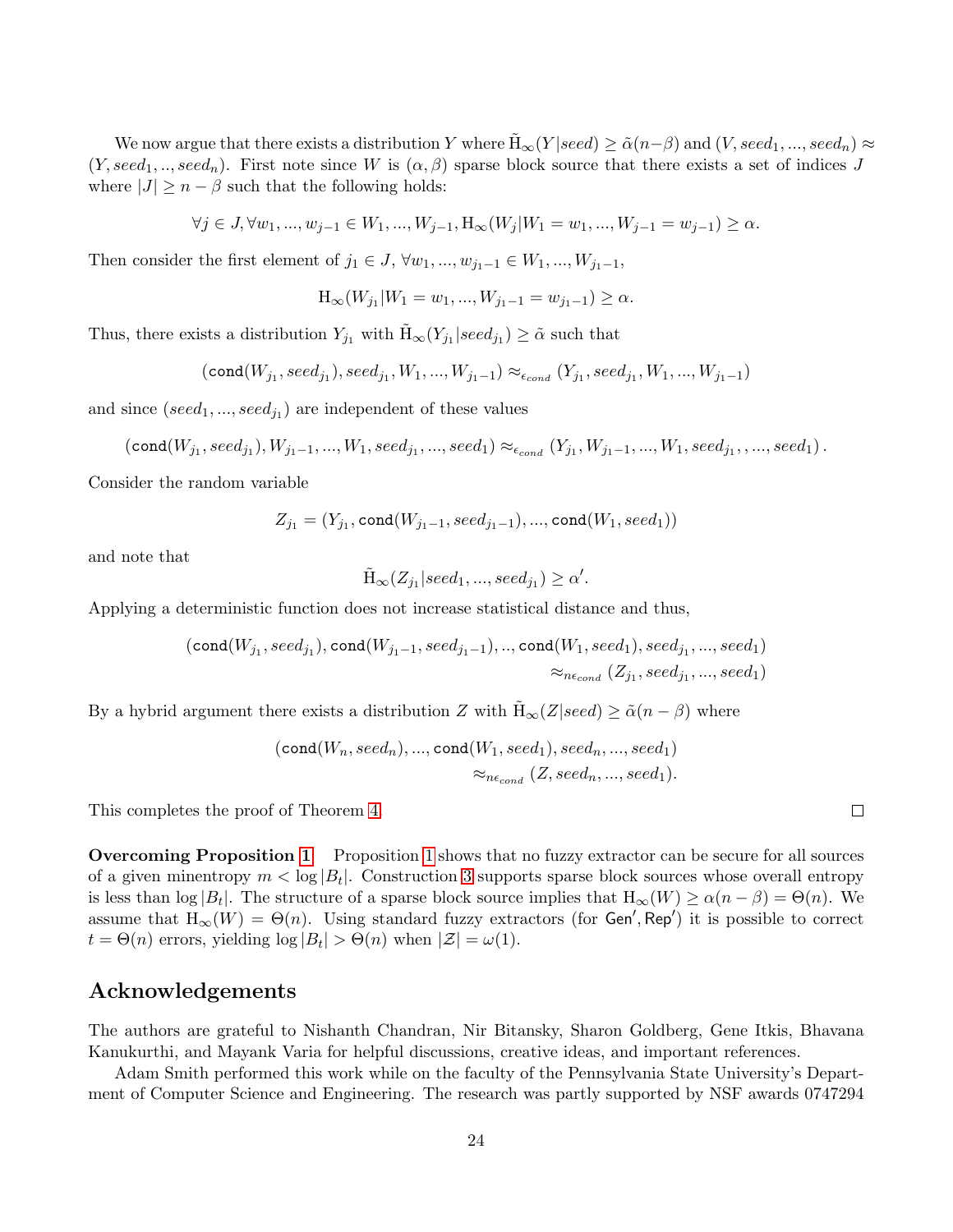and 0941553. Part of the research was done while A.S. was on sabbatical, supported by Boston University's Hariri Institute for Computing. Ran Canetti is supported by the NSF MACS project, an NSF Algorithmic foundations grant 1218461, the Check Point Institute for Information Security, and ISF grant 1523/14. Omer Paneth is additionally supported by the Simons award for graduate students in theoretical computer science. Benjamin Fuller performed this work while at Boston University and MIT Lincoln Laboratory. The work of Benjamin Fuller was sponsored in part by US NSF grants 1012910, 1012798, and 1849904 and the United States Air Force under Air Force Contract FA8721-05-C-0002. Opinions, interpretations, conclusions and recommendations are those of the authors and are not necessarily endorsed by the United States Government. Leonid Reyzin is supported in part by US NSF grants 0831281, 1012910, 1012798, and 1422965.

## References

- <span id="page-24-9"></span>[ABC<sup>+</sup>18] Quentin Alamélou, Paul-Edmond Berthier, Chloé Cachet, Stéphane Cauchie, Benjamin Fuller, Philippe Gaborit, and Sailesh Simhadri. Pseudoentropic isometries: A new framework for fuzzy extractor reusability. In Proceedings of the 2018 on Asia Conference on Computer and Communications Security, pages 673–684. ACM, 2018.
- <span id="page-24-8"></span>[ACEK17] Daniel Apon, Chongwon Cho, Karim Eldefrawy, and Jonathan Katz. Efficient, reusable fuzzy extractors from LWE. In International Conference on Cyber Security Cryptography and Machine Learning, pages 1–18. Springer, 2017.
- <span id="page-24-4"></span>[Ash65] Robert Ash. Information Theory. Interscience Publishers, 1965.
- <span id="page-24-1"></span>[BA12] Marina Blanton and Mehrdad Aliasgari. On the (non-) reusability of fuzzy sketches and extractors and security improvements in the computational setting. IACR Cryptology ePrint Archive, 2012:608, 2012.
- <span id="page-24-2"></span>[BA13] Marina Blanton and Mehrdad Aliasgari. Analysis of reusability of secure sketches and fuzzy extractors. IEEE transactions on information forensics and security, 8(9-10):1433–1445, 2013.
- <span id="page-24-0"></span>[BBR88] Charles H. Bennett, Gilles Brassard, and Jean-Marc Robert. Privacy amplification by public discussion. SIAM Journal on Computing, 17(2):210–229, 1988.
- <span id="page-24-10"></span>[BC10] Nir Bitansky and Ran Canetti. On strong simulation and composable point obfuscation. In Advances in Cryptology–CRYPTO 2010, pages 520–537. Springer, 2010.
- <span id="page-24-6"></span>[BCKP14] Nir Bitansky, Ran Canetti, Yael Tauman Kalai, and Omer Paneth. On virtual grey box obfuscation for general circuits. In Advances in Cryptology - CRYPTO, 2014.
- <span id="page-24-7"></span>[BCKP17] Nir Bitansky, Ran Canetti, Yael Tauman Kalai, and Omer Paneth. On virtual grey box obfuscation for general circuits. Algorithmica, 79(4):1014–1051, 2017.
- <span id="page-24-3"></span>[BDK+05] Xavier Boyen, Yevgeniy Dodis, Jonathan Katz, Rafail Ostrovsky, and Adam Smith. Secure remote authentication using biometric data. In Advances in Cryptology - EUROCRYPT, pages 147–163. Springer, 2005.
- <span id="page-24-5"></span>[BH09] Marina Blanton and William MP Hudelson. Biometric-based non-transferable anonymous credentials. In Information and Communications Security, pages 165–180. Springer, 2009.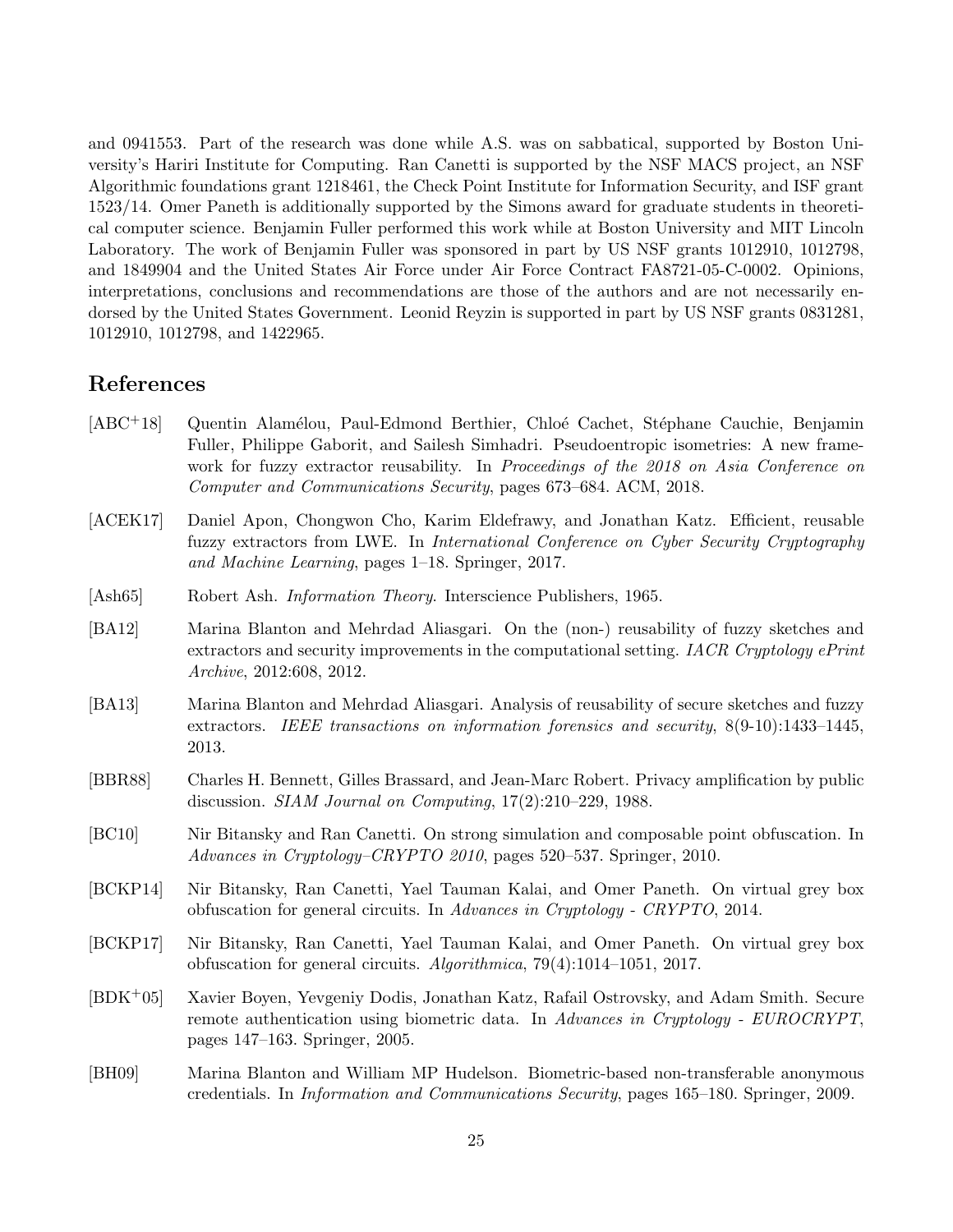- <span id="page-25-2"></span>[Boy04] Xavier Boyen. Reusable cryptographic fuzzy extractors. In Proceedings of the 11th ACM conference on Computer and communications security, CCS, pages 82–91, New York, NY, USA, 2004. ACM.
- <span id="page-25-10"></span>[BR93] Mihir Bellare and Phillip Rogaway. Random oracles are practical: A paradigm for designing efficient protocols. In ACM Conference on Computer and Communications Security, CCS, pages 62–73, 1993.
- <span id="page-25-1"></span>[BS00] Sacha Brostoff and M.Angela Sasse. Are passfaces more usable than passwords?: A field trial investigation. People and Computers, pages 405–424, 2000.
- <span id="page-25-12"></span>[Can97] Ran Canetti. Towards realizing random oracles: Hash functions that hide all partial information. In Advances in Cryptology--CRYPTO'97, pages 455-469. Springer, 1997.
- <span id="page-25-6"></span>[CD08] Ran Canetti and Ronny Ramzi Dakdouk. Obfuscating point functions with multibit output. In Advances in Cryptology–EUROCRYPT 2008, pages 489–508. Springer, 2008.
- <span id="page-25-4"></span>[CDF<sup>+</sup>08] Ronald Cramer, Yevgeniy Dodis, Serge Fehr, Carles Padró, and Daniel Wichs. Detection of algebraic manipulation with applications to robust secret sharing and fuzzy extractors. In Advances in Cryptology–EUROCRYPT 2008, pages 471–488. Springer, 2008.
- <span id="page-25-8"></span>[CFP+16] Ran Canetti, Benjamin Fuller, Omer Paneth, Leonid Reyzin, and Adam Smith. Reusable fuzzy extractors for low-entropy distributions. In Advances in Cryptology - EUROCRYPT, pages 117–146. Springer, 2016.
- <span id="page-25-7"></span>[CG88] Benny Chor and Oded Goldreich. Unbiased bits from sources of weak randomness and probabilistic communication complexity. SIAM Journal on Computing, 17(2), 1988.
- <span id="page-25-9"></span>[CKVW10] Ran Canetti, Yael Tauman Kalai, Mayank Varia, and Daniel Wichs. On symmetric encryption and point obfuscation. In Theory of Cryptography, 7th Theory of Cryptography Conference, TCC 2010, Zurich, Switzerland, February 9-11, 2010. Proceedings, pages 52– 71, 2010.
- <span id="page-25-13"></span>[CS08] F Carter and A Stoianov. Implications of biometric encryption on wide spread use of biometrics. In EBF Biometric Encryption Seminar (June 2008), 2008.
- <span id="page-25-11"></span>[Dak09] Ramzi Ronny Dakdouk. Theory and Application of Extractable Functions. PhD thesis, Yale University, 2009. <http://www.cs.yale.edu/homes/jf/Ronny-thesis.pdf>.
- <span id="page-25-0"></span>[Dau04] John Daugman. How iris recognition works. Circuits and Systems for Video Technology, IEEE Transactions on,  $14(1):21 - 30$ , January 2004.
- <span id="page-25-5"></span>[DKK+12] Yevgeniy Dodis, Bhavana Kanukurthi, Jonathan Katz, Leonid Reyzin, and Adam Smith. Robust fuzzy extractors and authenticated key agreement from close secrets. IEEE Transactions on Information Theory, 58(9):6207–6222, 2012.
- <span id="page-25-3"></span>[DKL09] Yevgeniy Dodis, Yael Tauman Kalai, and Shachar Lovett. On cryptography with auxiliary input. In Michael Mitzenmacher, editor, Proceedings of the 41st Annual ACM Symposium on Theory of Computing, STOC 2009, Bethesda, MD, USA, May 31 - June 2, 2009, pages 621–630. ACM, 2009.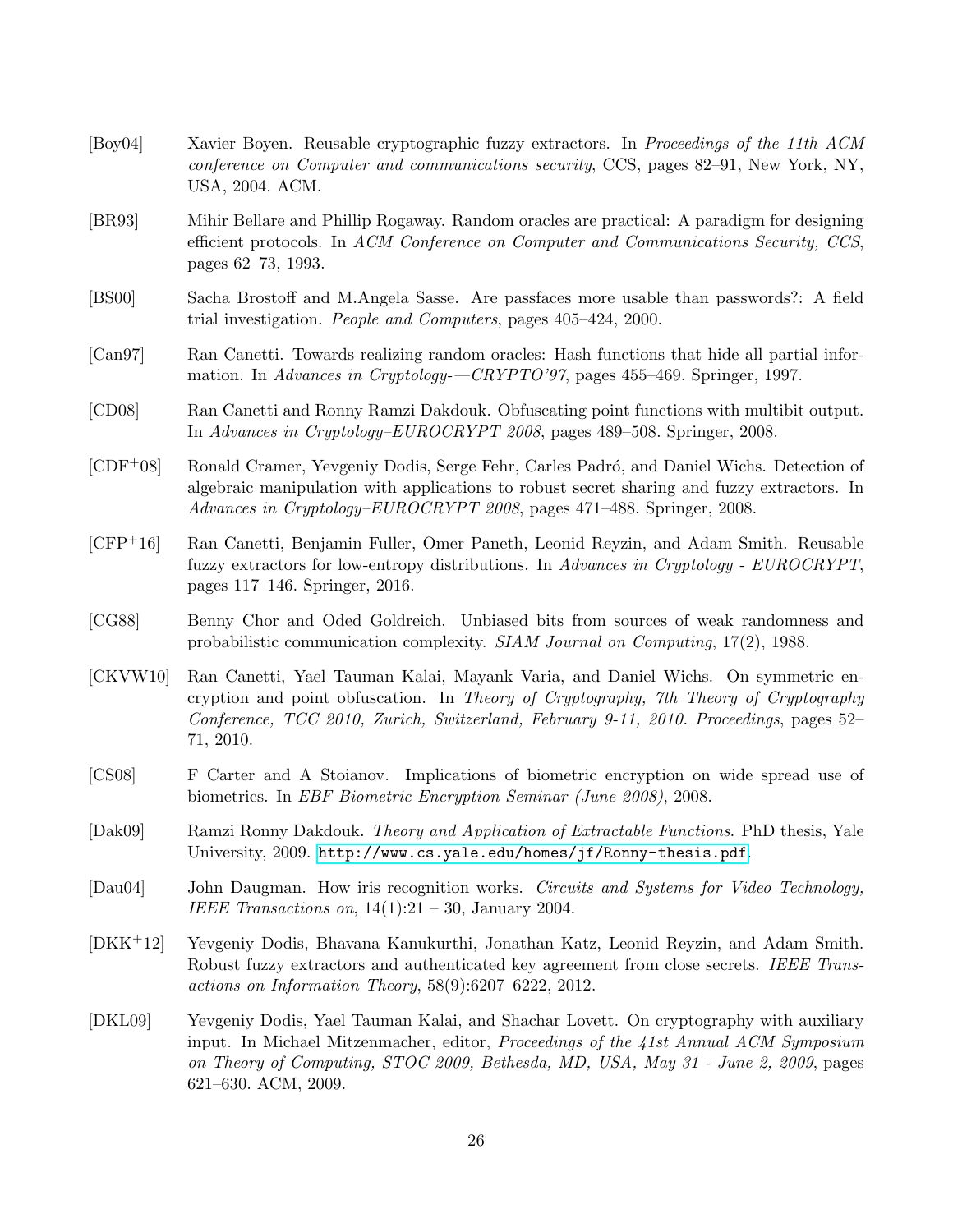- <span id="page-26-2"></span>[DORS08] Yevgeniy Dodis, Rafail Ostrovsky, Leonid Reyzin, and Adam Smith. Fuzzy extractors: How to generate strong keys from biometrics and other noisy data. SIAM Journal on Computing, 38(1):97–139, 2008.
- <span id="page-26-13"></span>[DPW14] Yevgeniy Dodis, Krzysztof Pietrzak, and Daniel Wichs. Key derivation without entropy waste. In Advances in Cryptology–EUROCRYPT 2014, pages 93–110. Springer, 2014.
- <span id="page-26-0"></span>[EHMS00] Carl Ellison, Chris Hall, Randy Milbert, and Bruce Schneier. Protecting secret keys with personal entropy. Future Generation Computer Systems, 16(4):311–318, 2000.
- <span id="page-26-3"></span>[FMR13] Benjamin Fuller, Xianrui Meng, and Leonid Reyzin. Computational fuzzy extractors. In Advances in Cryptology-ASIACRYPT 2013, pages 174–193. Springer, 2013.
- <span id="page-26-12"></span>[FMR20] Benjamin Fuller, Xianrui Meng, and Leonid Reyzin. Computational fuzzy extractors. Information and Computation, page 104602, 2020.
- <span id="page-26-8"></span>[FP19] Benjamin Fuller and Lowen Peng. Continuous-source fuzzy extractors: Source uncertainty and insecurity. In 2019 IEEE International Symposium on Information Theory (ISIT), pages 2952–2956. IEEE, 2019.
- <span id="page-26-6"></span>[FRS16] Benjamin Fuller, Leonid Reyzin, and Adam Smith. When are fuzzy extractors possible? In Advances in Cryptology - ASIACRYPT, pages 277–306. Springer, 2016.
- <span id="page-26-7"></span>[FRS20] Benjamin Fuller, Leonid Reyzin, and Adam Smith. When are fuzzy extractors possible? IEEE Transactions on Information Theory, 2020.
- <span id="page-26-1"></span>[GCVDD02] Blaise Gassend, Dwaine Clarke, Marten Van Dijk, and Srinivas Devadas. Silicon physical random functions. In Proceedings of the 9th ACM conference on Computer and communications security, pages 148–160. ACM, 2002.
- <span id="page-26-11"></span>[Gol11] Oded Goldreich. A sample of samplers: A computational perspective on sampling. In Studies in Complexity and Cryptography. Miscellanea on the Interplay between Randomness and Computation, pages 302–332. Springer, 2011.
- <span id="page-26-9"></span>[HILL99] Johan Håstad, Russell Impagliazzo, Leonid A. Levin, and Michael Luby. A pseudorandom generator from any one-way function. SIAM Journal on Computing, 28(4):1364–1396, 1999.
- <span id="page-26-10"></span>[HLR07] Chun-Yuan Hsiao, Chi-Jen Lu, and Leonid Reyzin. Conditional computational entropy, or toward separating pseudoentropy from compressibility. In Advances in Cryptology - EURO-CRYPT, pages 169–186, 2007.
- <span id="page-26-4"></span>[HMSS12] Matthias Hiller, Dominik Merli, Frederic Stumpf, and Georg Sigl. Complementary ibs: Application specific error correction for PUFs. In IEEE International Symposium on Hardware-Oriented Security and Trust (HOST), pages 1–6. IEEE, 2012.
- <span id="page-26-5"></span>[HR05] Thomas Holenstein and Renato Renner. One-way secret-key agreement and applications to circuit polarization and immunization of public-key encryption. In Victor Shoup, editor, Advances in Cryptology - CRYPTO, volume 3621 of Lecture Notes in Computer Science, pages 478–493. Springer, 2005.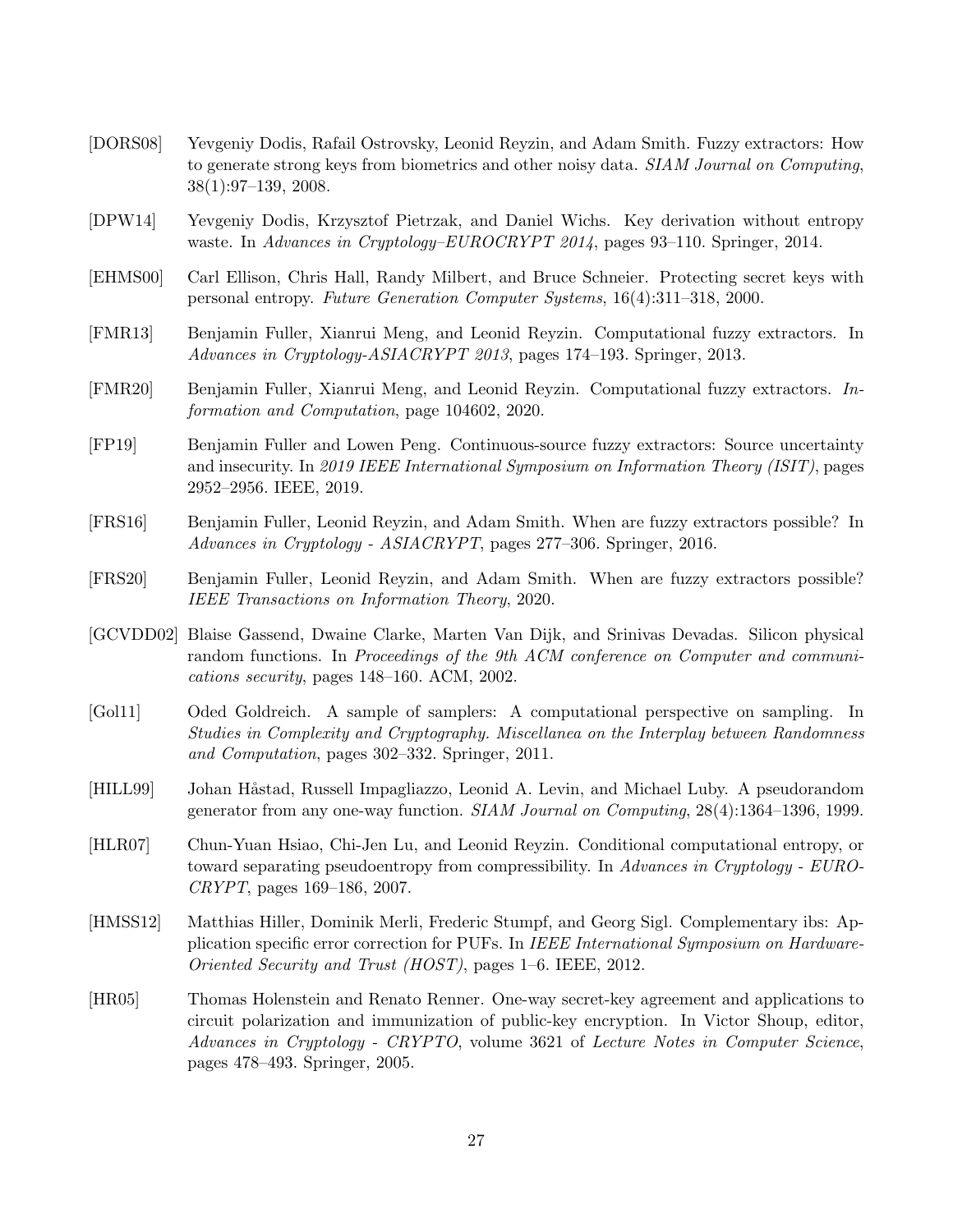- <span id="page-27-9"></span>[HRvD+17] Charles Herder, Ling Ren, Marten van Dijk, Meng-Day Yu, and Srinivas Devadas. Trapdoor computational fuzzy extractors and stateless cryptographically-secure physical unclonable functions. IEEE Transactions on Dependable and Secure Computing, 14(1):65–82, 2017.
- <span id="page-27-13"></span>[Jus72] Jørn Justesen. Class of constructive asymptotically good algebraic codes. Information Theory, IEEE Transactions on, 18(5):652–656, 1972.
- <span id="page-27-12"></span>[KBK+11] Emile JC Kelkboom, Jeroen Breebaart, Tom AM Kevenaar, Ileana Buhan, and Raymond NJ Veldhuis. Preventing the decodability attack based cross-matching in a fuzzy commitment scheme. Information Forensics and Security, IEEE Transactions on, 6(1):107–121, 2011.
- <span id="page-27-5"></span>[KLRW14] Patrick Koeberl, Jiangtao Li, Anand Rajan, and Wei Wu. Entropy loss in PUF-based key generation schemes: The repetition code pitfall. In Hardware-Oriented Security and Trust (HOST), 2014 IEEE International Symposium on, pages 44–49. IEEE, 2014.
- <span id="page-27-10"></span>[KR09] Bhavana Kanukurthi and Leonid Reyzin. Key agreement from close secrets over unsecured channels. In Advances in Cryptology - EUROCRYPT, pages 206–223, 2009.
- <span id="page-27-11"></span>[Kra10] Hugo Krawczyk. Cryptographic extraction and key derivation: The HKDF scheme. In Advances in Cryptology–CRYPTO 2010, pages 631–648. Springer, 2010.
- <span id="page-27-14"></span>[KZ07] Jesse Kamp and David Zuckerman. Deterministic extractors for bit-fixing sources and exposure-resilient cryptography. SIAM Journal on Computing, 36(5):1231–1247, 2007.
- <span id="page-27-4"></span>[LPS04] Benjamin Lynn, Manoj Prabhakaran, and Amit Sahai. Positive results and techniques for obfuscation. In Advances in Cryptology–EUROCRYPT 2004, pages 20–39. Springer, 2004.
- <span id="page-27-6"></span>[Mau93] Ueli M. Maurer. Secret key agreement by public discussion from common information. IEEE Transactions on Information Theory, 39(3):733–742, 1993.
- <span id="page-27-2"></span>[Mau97] Ueli M. Maurer. Information-theoretically secure secret-key agreement by NOT authenticated public discussion. In Walter Fumy, editor, Advances in Cryptology - EUROCRYPT, volume 1233 of Lecture Notes in Computer Science, pages 209–225. Springer, 1997.
- <span id="page-27-0"></span>[MG09] Rene Mayrhofer and Hans Gellersen. Shake well before use: Intuitive and secure pairing of mobile devices. IEEE Transactions on Mobile Computing, 8(6):792–806, 2009.
- <span id="page-27-1"></span>[MRW02] Fabian Monrose, Michael K Reiter, and Susanne Wetzel. Password hardening based on keystroke dynamics. International Journal of Information Security, 1(2):69–83, 2002.
- <span id="page-27-8"></span>[MTV09] Roel Maes, Pim Tuyls, and Ingrid Verbauwhede. Low-overhead implementation of a soft decision helper data algorithm for SRAM PUFs. In Cryptographic Hardware and Embedded Systems-CHES 2009, pages 332–347. Springer, 2009.
- <span id="page-27-7"></span>[MW96] Ueli M. Maurer and Stefan Wolf. Towards characterizing when information-theoretic secret key agreement is possible. In Kwangjo Kim and Tsutomu Matsumoto, editors, Advances in Cryptology - ASIACRYPT, volume 1163 of Lecture Notes in Computer Science, pages 196–209. Springer, 1996.
- <span id="page-27-3"></span>[MW97] Ueli M. Maurer and Stefan Wolf. Privacy amplification secure against active adversaries. In Burton S. Kaliski Jr., editor, Advances in Cryptology - CRYPTO, volume 1294 of Lecture Notes in Computer Science, pages 307–321. Springer, 1997.